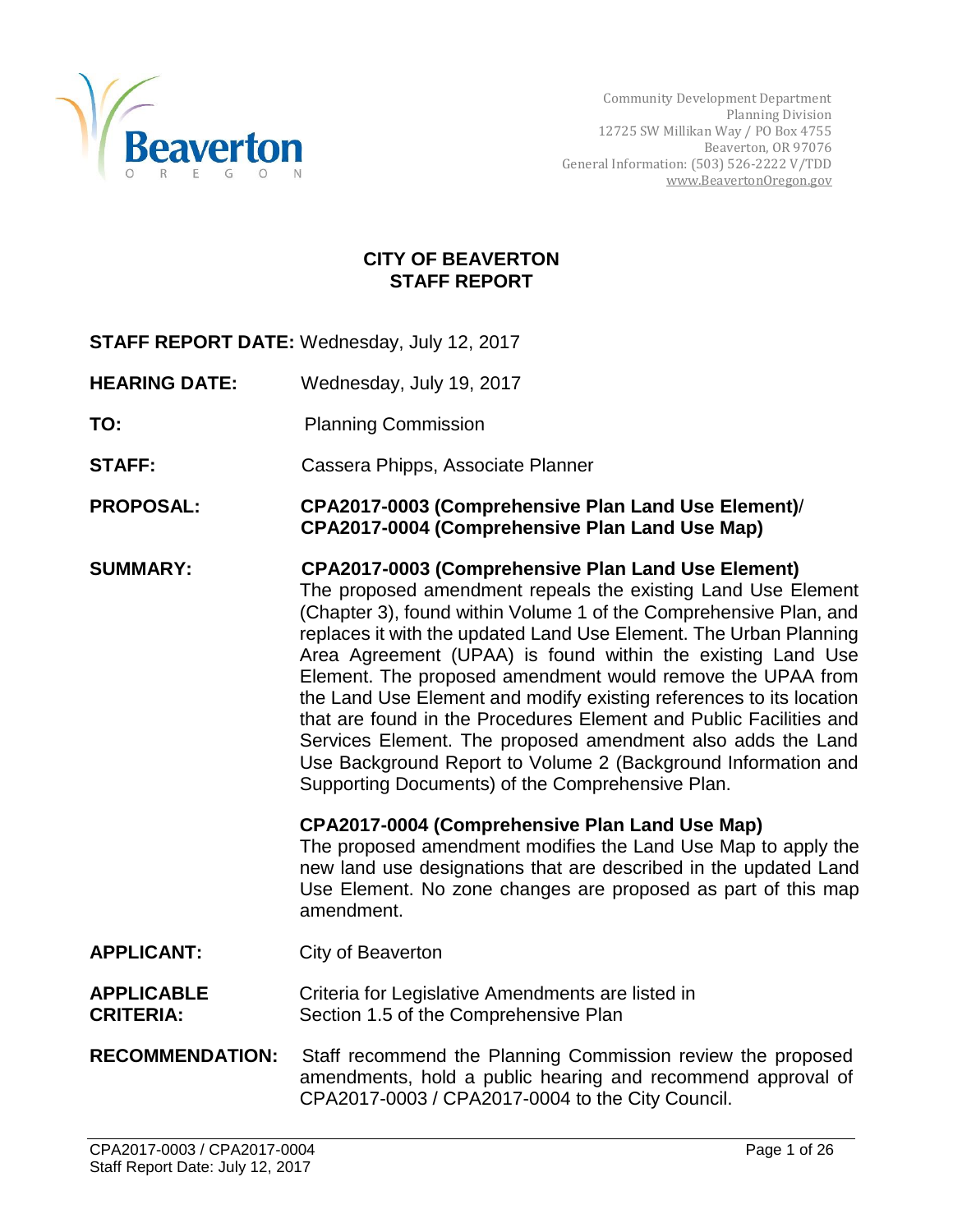## **1. Background**

A Comprehensive Plan is a municipality's road map for the future. The plan is typically written for a 20-year time period and provides policy direction on matters related to future growth and physical development of the city including land use, economy, transportation, housing and natural resources and other relevant topics. Oregon state law requires all cities and counties to prepare and adopt comprehensive plans that are consistent with Statewide Planning Goals, which are the framework of the state's land use planning system. Upon approval by the state's Land Conservation and Development Commission (LCDC), a Comprehensive Plan is said to be *acknowledged* and becomes the City's controlling document for land use policy.

Beaverton's existing Comprehensive Plan, Volume 1 contains an introduction and the following ten chapters, also referred to as elements:

- 1. Comprehensive Plan Amendment Procedures
- 2. Community Involvement
- 3. Land Use
- 4. Housing
- 5. Public Facilities and Services
- 6. Transportation
- 7. Natural, Cultural, Historic, Scenic, Energy, and Groundwater Resources
- 8. Environmental Quality and Safety
- 9. Economy
- 10. Community Health

Comprehensive Plan updates are typically undertaken when chapters of the plan become outdated and do not accurately reflect recent trends or conditions in the community. Since its original adoption in 1972, the City's Comprehensive Plan has undergone a number of major updates and minor plan amendments. The most extensive update occurred in 2002, at which time the city was engaged in the state's periodic review process and updated the majority of the Comprehensive Plan's elements. Changes to the Comprehensive Plan outside of the state's periodic review process are called post-acknowledgment plan amendments.

Since 2002, the community has experienced significant economic and demographic changes. In addition, the City Council adopted the Community Vision in 2010, the Beaverton Urban Renewal Plan and the Civic Plan in 2011, and Creekside District Master Plan in 2014, establishing a number of new goals, recommendations, actions and strategies to help guide future planning efforts and public investments in the City.

Following the adoption of these plans, City Council directed city staff to begin updating key portions of the Comprehensive Plan to reflect current conditions and projected trends and to ensure consistency with recent planning and visioning efforts. Over the past several years, the Comprehensive Plan has been amended several times, including the adoption of the new Community Health Element (Chapter 10) in 2014, an updated Community Involvement Element (Chapter 2) in 2015, and an updated Introduction, Housing Element (Chapter 4) and Economy Element (Chapter 9) in 2016.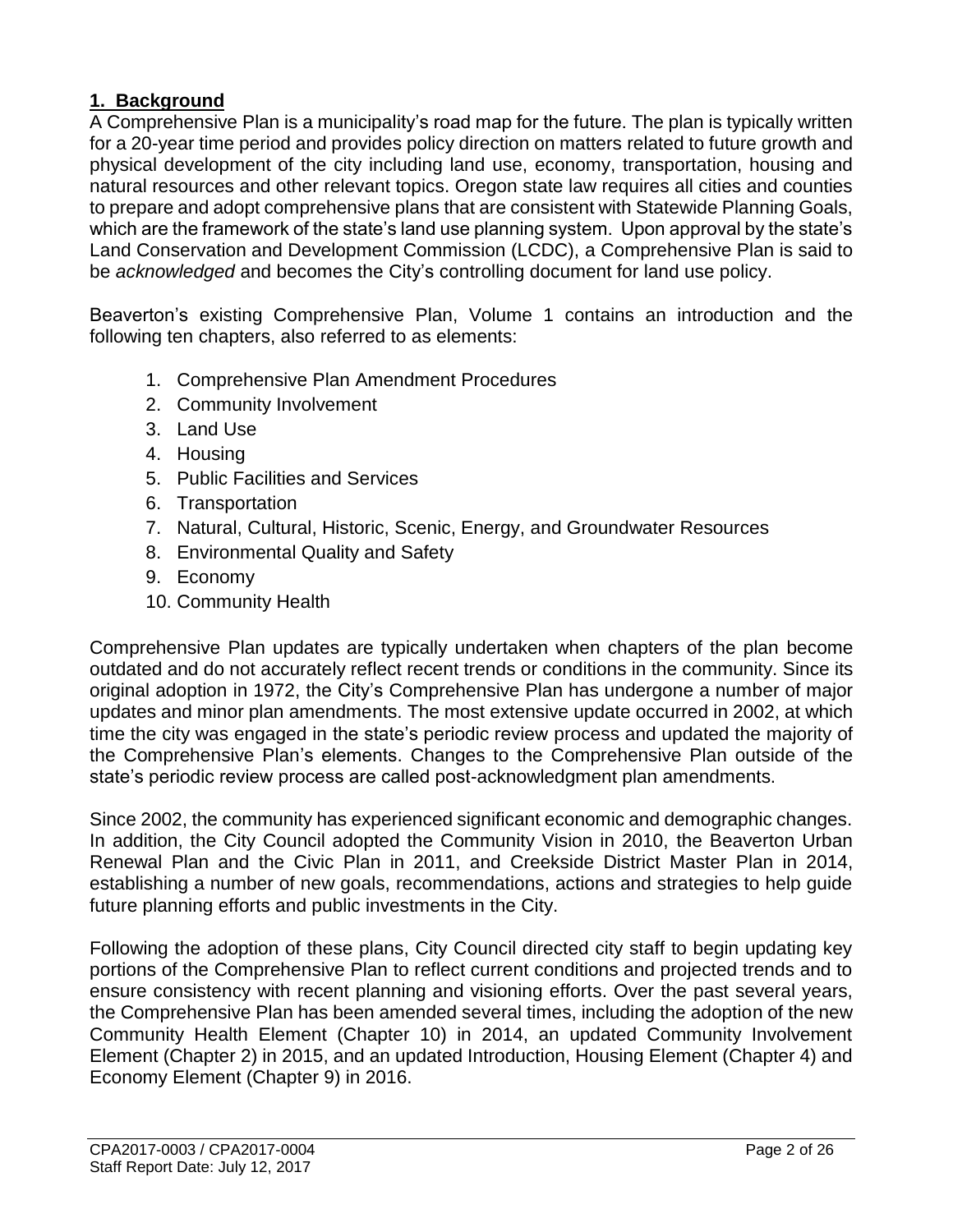Following a robust public involvement process, staff has prepared an amendment intended to replace the existing Land Use Element (Chapter 3) in its entirety. The Land Use Element will be followed by updates to the Transportation Element (Chapter 6), anticipated to start in 2018.

## **2. Summary of Proposed Amendments**

The amendments are the result of a year-long planning process that included substantial input from the public, project advisory committees, Planning Commission and City Council. A summary of the primary features and substance of the updated Land Use Element and Land Use Map are provided below.

### Land Use Element (CPA2017-0003)

This proposal amends the text of the Comprehensive Plan for the City of Beaverton by:

- Repealing the existing Land Use Element and replacing it with an updated Land Use Element (Exhibit 1).
- Adding the Land Use Background Report (Exhibit 2) to Volume 2 of the Comprehensive Plan (Background and Supporting Material).
- Removing references to the location of the UPAA from the Amendment Procedures Element (Chapter 1) and Public Facilities and Services Element (Chapter 5), as shown in Exhibit 3.

The updated Land Use Element is divided into nine sections, 3.1 through 3.9, each with a central goal and a series of policies supporting that goal. Sections 3.1 through 3.5 address issues and goals of citywide relevance. Sections 3.6 through 3.9 provide goals and policies for each land use designation defined in the Comprehensive Plan.

As a whole, the nine sections comprising the Land Use Element meet the requirements of Statewide Planning Goal 2 – Land Use Planning (discussed in further detail below and in Section 4 of this staff report), and describe the character of Beaverton as it transitions from a suburban community to a city that is becoming more diverse and urban. Goals and policies have been developed to provide a framework that aligns with the vision for Beaverton; one that meets the community's housing needs, supports connections between people and places, and promotes a vibrant Downtown. The overall land use framework supports the transformational change associated with increasing urbanization, while recognizing the challenges of retrofitting a largely developed city to support future growth and facilitate all modes of transportation.

#### Land Use Map (CPA2017-0004)

This proposal amends the city's Land Use Map to reflect the new and refined land use designations throughout the city. The existing Land Use Element provides little distinction between the desired mix of uses, intensity and character of development for each land use designation. To address this issue, the updated Land Use Element changes three of the existing land use designations: Regional Center, Corridor and Main Street. There are also a number of properties with Neighborhood Residential plan designations and non-residential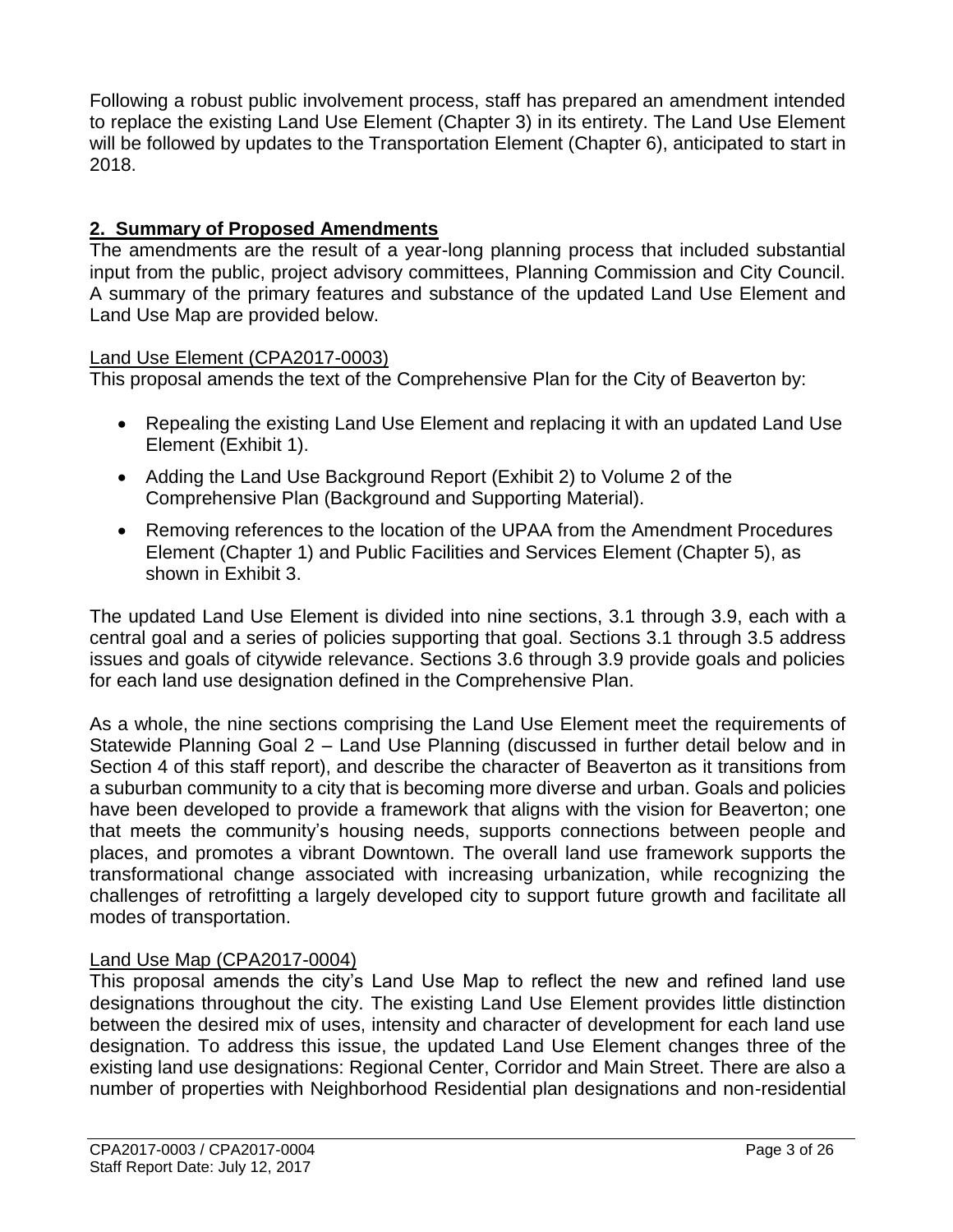zoning where the proposal would bring the plan and zone designations into alignment. The implementing zones for each land use designation are shown in Table 1.

Proposed changes to the Land Use Map (Exhibit 4) are summarized below.

- Eliminate Corridor and Main Street plan designations
- Apply new commercial designations (Regional Commercial, Community Commercial or Neighborhood Center) to commercial properties within existing Corridors and Main Streets
- Apply the appropriate residential plan designation to most residentially zoned properties within existing Corridors and Main Streets
- Apply the new Mixed Use Corridor designation to linear areas with long-term opportunities for small-scale mixed use development
- Limit the Regional Center plan designation to downtown
- Apply a mix of employment and commercial designations within the Washington Square Regional Center
- Apply the new Neighborhood Center designation to commercially zoned properties with a Neighborhood Residential plan designation.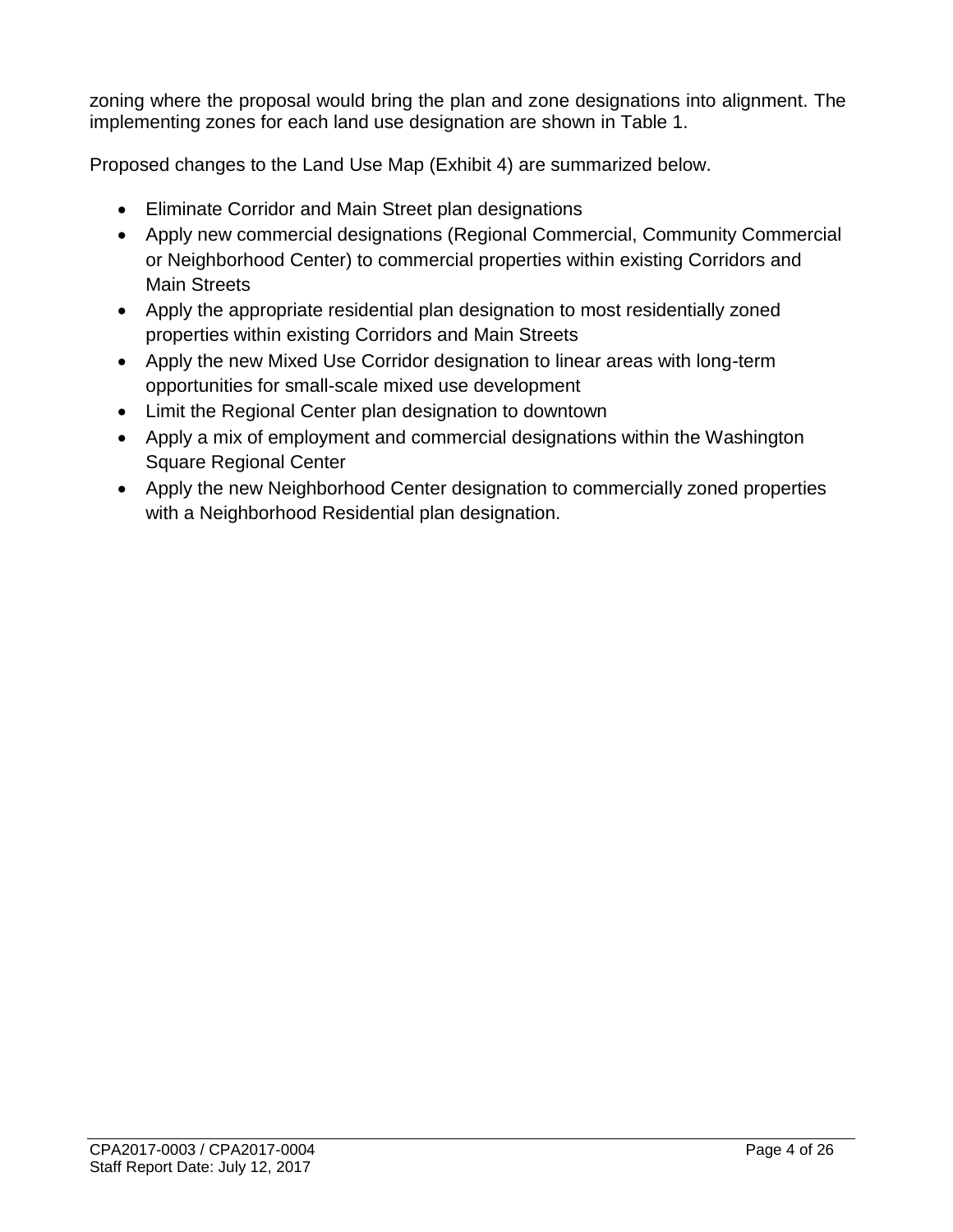# **Table 1: Proposed Comprehensive Plan and Zoning District Matrix**

| Comprehensive Plan Designation          | <b>Implementing Zoning Districts</b>                                   |  |  |
|-----------------------------------------|------------------------------------------------------------------------|--|--|
| <b>Mixed Use Areas</b>                  |                                                                        |  |  |
|                                         | RC-E, Downtown Regional Center - East*                                 |  |  |
| Downtown Regional Center                | RC-OT, Downtown Regional Center - Old Town District*                   |  |  |
|                                         | RC-TO, Downtown Regional Center - Transit Oriented District*           |  |  |
|                                         | TC-HDR, Town Center - High Density Residential District                |  |  |
| <b>Town Centers</b>                     | TC-MU, Town Center - Multiple Use District                             |  |  |
|                                         | SC-E1, Station Community - Employment Sub Area 1 District              |  |  |
| <b>Station Communities</b>              | SC-E3, Station Community - Employment Sub Area 3 District              |  |  |
|                                         | SC-HDR, Station Community - High Density Residential District          |  |  |
|                                         | SC-MU, Station Community - Multiple Use District                       |  |  |
|                                         | SC-S, Station Community - Sunset District*                             |  |  |
|                                         | CS, Community Service                                                  |  |  |
| Mixed Use Corridors                     | NS, Neighborhood Service                                               |  |  |
|                                         | R1, Residential Urban High Density District (1,000)                    |  |  |
|                                         | R2, Residential Urban Medium Density District (2,000)                  |  |  |
| <b>Commercial Centers and Corridors</b> |                                                                        |  |  |
|                                         | CC, Corridor Commercial                                                |  |  |
|                                         | CS, Community Service                                                  |  |  |
| Regional Commercial                     | C-WS, Washington Square Regional Center - Commercial District*         |  |  |
|                                         | GC, General Commercial                                                 |  |  |
|                                         | CC, Corridor Commercial                                                |  |  |
| Community Commercial                    | CS, Community Service                                                  |  |  |
|                                         | C-WS, Washington Square Regional Center - Commercial District*         |  |  |
|                                         | NS, Neighborhood Service                                               |  |  |
| Neighborhood Centers                    | R2, Residential Urban Medium Density District (2,000)                  |  |  |
|                                         | R4, Residential Urban Medium Density District (4,000)                  |  |  |
| Neighborhoods                           |                                                                        |  |  |
| Low Density Neighborhoods               | R10, Residential Urban Low Density District (10,000)                   |  |  |
| <b>Standard Density Neighborhoods</b>   | R5, Residential Urban Standard Density District (5,000)                |  |  |
|                                         | R7, Residential Urban Standard Density District (7,000)                |  |  |
| Medium Density Neighborhoods            | R2, Residential Urban Medium Density District (2,000)                  |  |  |
|                                         | R4, Residential Urban Medium Density District (4,000)                  |  |  |
| High Density Neighborhoods              | R1, Residential Urban High Density District (1,000)                    |  |  |
| Employment and Industrial Land          |                                                                        |  |  |
|                                         | OI, Office Industrial                                                  |  |  |
| Employment                              | OI-NC, Office Industrial - Nike Campus*                                |  |  |
|                                         | OI-WS, Washington Square Regional Center - Office Industrial District* |  |  |
|                                         | IND, Industrial                                                        |  |  |
| Industrial                              | OI, Office Industrial                                                  |  |  |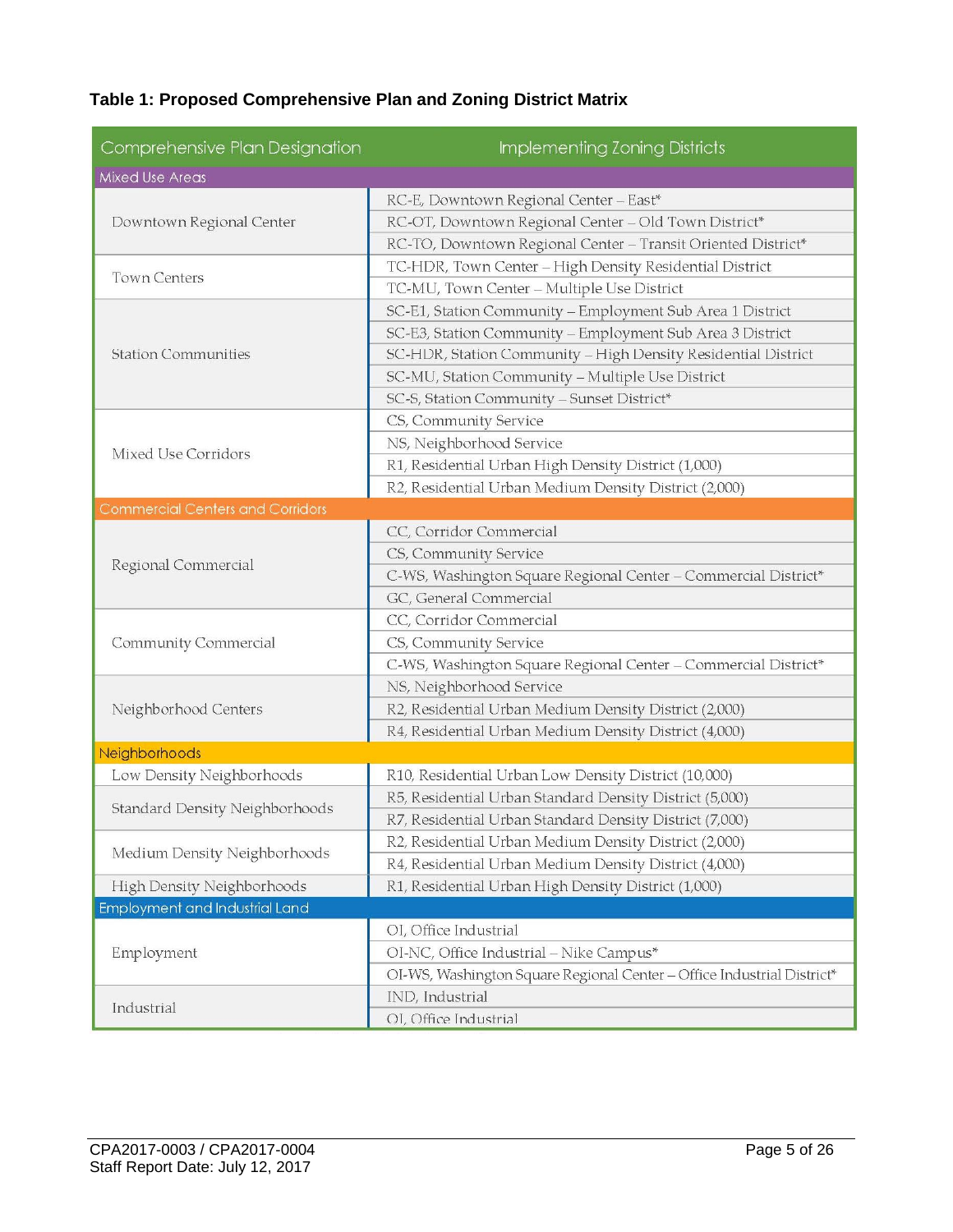### **3. Summary of the Legislative Process**

The Land Use Update kicked off in May 2016, when the city was awarded a Technical Assistance grant from the Oregon Department of Land Conservation and Development to complete the project. Staff formed the Land Use Community Advisory Committee (CAC) and Land Use Technical Advisory Committee (TAC) to guide development of the technical analysis and outreach process, with the first meetings held in August 2016. Staff worked closely with the project advisory committees and engaged with a variety of stakeholders, described in detail under the findings for Goal 1.

A neighborhood land use survey was also developed to gather input from the community on emerging policies and planning for Neighborhood Centers and Neighborhood Infill. The survey was intended to be just one of several ways for community members to become involved. The "public review draft" of the Land Use Element was published in June. Key policy highlights and map changes were shared on an interactive website that allowed community members to review and comment on the proposed policy and map changes.

Staff has made considerable efforts to ensure that the goals and policies are reflective of the input received from the community over the course of the project. The draft Land Use Element and Land Use Map can be viewed as a compilation of survey responses, feedback from the project advisory committees, comments from internal staff, and guidance from City Council and Planning Commission.

## **4. Comprehensive Plan Amendment Procedures and Approval Criteria**

Section 1.1.1 establishes procedures for city-initiated amendments of the Comprehensive Plan, stating that amendment requests shall be submitted to the Community Development Director for preparation and analysis for a Planning Commission public hearing or City Council consideration. The Planning Commission and City Council have the right to accept, reject or modify any specific request for amendment in accordance with the City's policies and procedures.

Section 1.3 identifies legislative amendments to the Comprehensive Plan text or map as those having a generalized nature that are initiated by the City, and which apply to an entire land use map category or a large number of individuals or properties, or that establish or modify policy or procedure. Legislative amendments include additions or deletions of text or land use map categories.

Section 1.4.1 establishes the notice requirements for legislative amendments including: interagency notice of the initial hearing to the Department of Land Conservation and Development (DLCD), as well as to Neighborhood Association Committees (NACs) and Beaverton Committee for Community Involvement (BCCI); publication in a newspaper of general circulation; posting in Beaverton City Hall and the Beaverton City Library; and posting on the city's website.

Section 1.5.1 outlines the criteria for legislative amendment decisions. For the proposed Comprehensive Plan text amendments, the findings are as follows: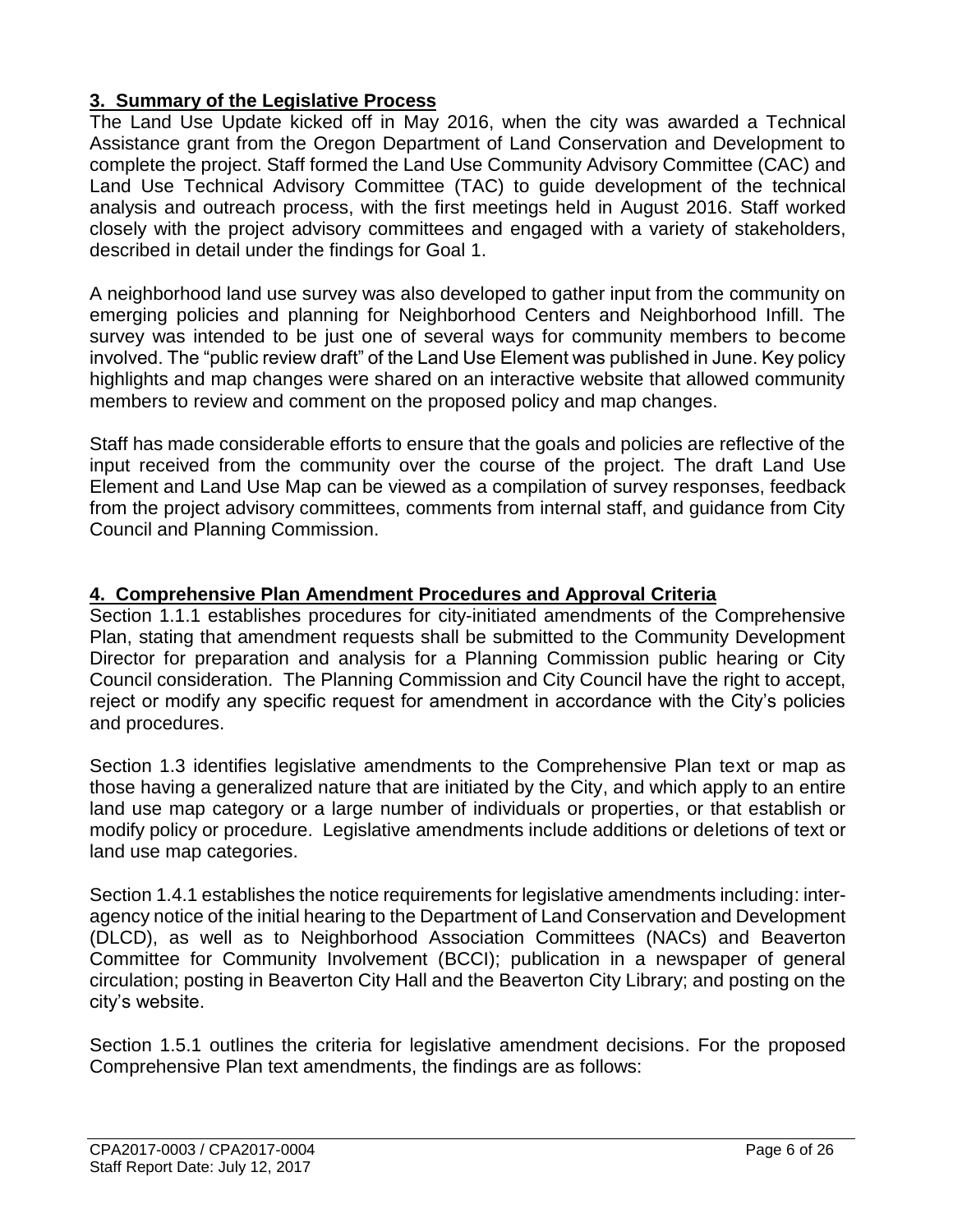#### *1.5.1.A. The proposed amendment is consistent and compatible with relevant Statewide Planning Goals and related Oregon Administrative Rules;*

Of the 19 Statewide Planning Goals, staff finds that the following goals are directly relevant to the proposed amendments: Goal 1 (Citizen Involvement), Goal 2 (Land Use Planning), Goal 9 (Economic Development), Goal 10 (Housing), Goal 12 (Transportation) and Goal 13 (Energy Conservation).

#### **Goal 1 - Citizen Involvement**

The Beaverton Citizen Involvement Program adopted by Resolution 2229 in 1980, established a formalized public participation program for the Beaverton Committee for Community Involvement (BCCI) that provides a method by which the committee and other community members can communicate their opinions and inquiries about city matters, including the planning process.

As previously noted in Section 3 of the staff report, the Land Use Update included robust public outreach. The project began in summer 2016 and over the past year has provided multiple opportunities for residents, stakeholders, advisory committee members, and elected and appointed city officials to comment and provide direction on the proposed amendments. These outreach efforts are summarized in Table 2.

| <b>Venue</b>     | <b>Public Forum</b>                   | Advisory or Decision Body                         | Neighborhood Association Committee |
|------------------|---------------------------------------|---------------------------------------------------|------------------------------------|
| <b>Dates</b>     | $\frac{2}{3} - \frac{2}{21}$          | 8/23: CAC Meeting #1                              | 11/10: West Beaverton              |
|                  | Neighborhood Land<br>Use Survey       | $9/1$ : TAC Meeting #1                            | 11/15: West Slope                  |
|                  | 2/4: Farmers Market                   | 9/29: CAC Meeting #2                              | 11/17: Vose                        |
|                  | 2/6: Branch Library                   | 10/3: TAC Meeting #2                              | 12/9: Central Beaverton            |
|                  | 2/8: Cedar Hills                      | 11/15: CAC Meeting #3                             | 1/19: South Beaverton              |
|                  | <b>Recreation Center</b>              | 11/16: Planning                                   | 2/8: Neighbors Southwest           |
| 2/9: Elsie Stuhr | <b>Commission Presentation</b>        | 2/9: Highland                                     |                                    |
|                  | 2/10: City Library                    | 11/28: TAC Meeting #3                             | 2/9: Denny Whitford / Raleigh West |
|                  | 2/11: Farmers Market                  | $1/10$ : CAC Meeting #4                           | 2/14: Five Oaks Triple Creek       |
|                  | 2/14: City Library                    | 1/21: Diversity Advisory<br>Board                 | 2/16: Greenway                     |
|                  | 2/15: Tualatin Hills<br>Nature Center | 1/23: BCCI                                        |                                    |
|                  | 2/18: THPRD Athletic<br>Center        | 2/1: Visioning Advisory<br>Committee              |                                    |
|                  | $6/12$ – current:                     | 2/27: CAC Meeting #5                              |                                    |
|                  | <b>Interactive Land Use</b>           | 2/27: TAC Meeting #4                              |                                    |
|                  | Update Tool<br>6/22: Open House       | 4/11: Joint work session<br>with City Council and |                                    |
|                  |                                       | <b>Planning Commission</b>                        |                                    |

#### **Table 2: Public Engagement Summary**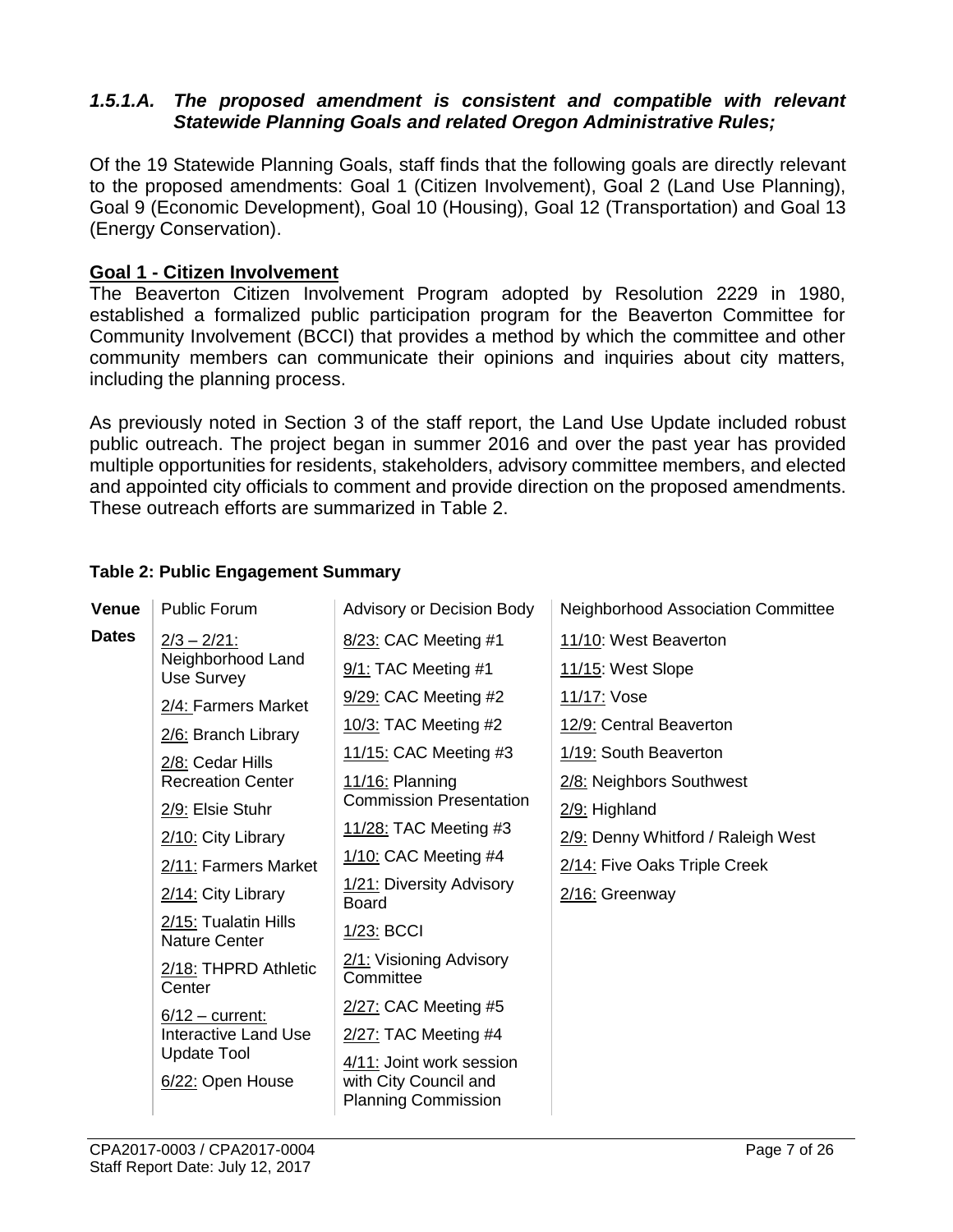The proposed amendments are subject to the public notice requirements of the Comprehensive Plan. At the public hearing, the Planning Commission will consider written comments and oral testimony before making a recommendation to City Council. Written testimony received to date can be found in Exhibit 5.

The amendment procedures outlined the Comprehensive Plan Section 1.4 allow for proper notice and public comment opportunities as required by Statewide Planning Goal 1. These procedures have been determined to be consistent with Goal 1 in the past and have been followed. Noticing procedures for the project are discussed in greater detail under Criterion 1.5.1.C.

### **Goal 2 – Land Use Planning**

Statewide Planning Goal 2 requires local governments to establish a land use planning process and policy framework as a basis for all decisions and actions related to land use. The Land Use Background Report (Exhibit 2) includes data and analysis that provide a factual basis for the goals and policies contained in the new Land Use Element. Section 1.5 of the Comprehensive Plan provides the approval criteria for legislative amendments. The findings and conclusions in the staff report explain how the proposed text and map changes are consistent with the approval criteria and procedural requirements for amending the Comprehensive Plan. Therefore, the proposed amendments are consistent with Statewide Planning Goal 2.

### **Goal 9 – Economic Development**

In 2015, the city added the Economic Opportunities Analysis (EOA) to Volume 2 of the Comprehensive Plan (Background and Supporting Material) in conjunction with the amendment to the Economy Element. The EOA was reviewed by DLCD, which found it to be consistent with the requirements of Statewide Planning Goal 9.

The EOA identifies a mismatch between the future demand and supply for employment lands over the 20-year planning period. While the city is not required to meet 20-year employment allocations, the projections shaped the goals and policies in the Economy Element, with an increasing emphasis on redevelopment and intensification of uses on already developed sites to help address employment needs. In keeping with the newly adopted Economy Element, the updated Land Use Element includes policies to encourage increased employment density and support the reuse and redevelopment of underutilized employment land throughout the city.

The proposed changes to the Land Use Map also further the city's efforts to support employment growth. Within the Washington Square Regional Center, the updated map applies the Employment land use designation to properties that are currently zoned OI-WS. The proposed Land Use Map also applies Employment or Industrial land use designations to several properties that are currently designated Corridor. In these cases, there is a mismatch between the existing land use and zoning designations. The proposed map changes limit potential rezoning for commercial or other non-industrial uses. Therefore, the proposed amendment is consistent with Statewide Planning Goal 9.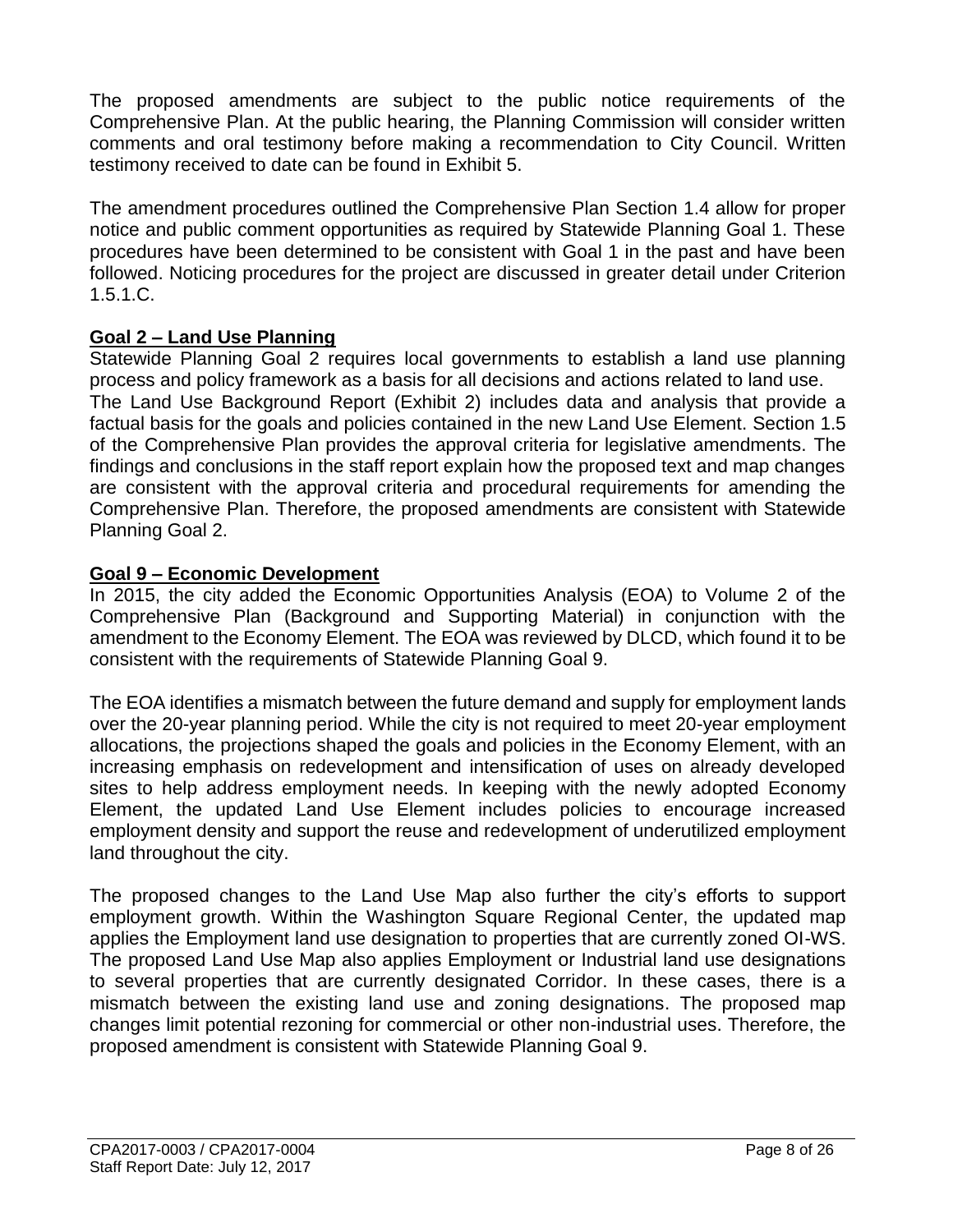#### **Goal 10 – Housing**

In 2015, the city added the Housing Strategies Report to Volume 2 of the Comprehensive Plan (Background and Supporting Material) in conjunction with the amendment to the Housing Element. The report was reviewed by DLCD, which found it to be consistent with the requirements of Statewide Planning Goal 10.

The Housing Strategies Report identifies a mismatch between the city's current housing supply and needs. Generally, there is an unmet demand for additional ownership units at a range of price points and housing types. The city's current unmet housing needs are especially pronounced for very low income renter households and high income homeowner households. Based upon these findings, the city adopted goals and policies in the Housing Element to encourage a mix of housing types and densities commensurate with a variety of income levels to meet the community's housing needs. In keeping with the newly adopted Housing Element, the updated Land Use Element includes policies to increase residential density within mixed use areas, encourage innovative housing types, and provide new infill housing that responds to the character of existing neighborhoods. These policies include:

- Policy 3.6.2.g) Encourage a variety of downtown housing options to reach the critical mass of people needed to support downtown businesses and increase mixed-use vibrancy.
- Policy 3.6.3.d) Provide housing at medium to high residential densities, especially adjacent to commercial areas and open space, so that as many residents as possible have convenient walking access to these amenities.
- Policy 3.6.3.e) Provide a mix of housing types at difference price ranges and sizes to create a more inclusive community.
- Policy 3.6.4.b) Incorporate high-density residential development, particularly within a half-mile walking distance of the light rail station, to provide the highest accessibility to light rail to the greatest number of households.
- Policy 3.6.5.d) Maintain or increase residential densities in order to provide more households within walking distance of Mixed Use Corridor businesses by allowing zone changes, infill and redevelopment that maintains or increases residential density.
- Policy 3.8.1.e) Provide opportunities for a variety of housing types in all residential plan designations while maintaining a scale and character consistent with the intent of each plan designation.
- Policy 3.8.1.f) Facilitate development of housing that is affordable to a range of incomes, including low-income households.

In addition, the proposed changes to the Land Use Map limit non-residential uses within existing Corridors. The proposed amendment applies the Neighborhood Residential – Medium Density land use designation to over 600 acres of land that is currently designated as Corridor. Approximately 50 acres of land are proposed to change from Corridor to Neighborhood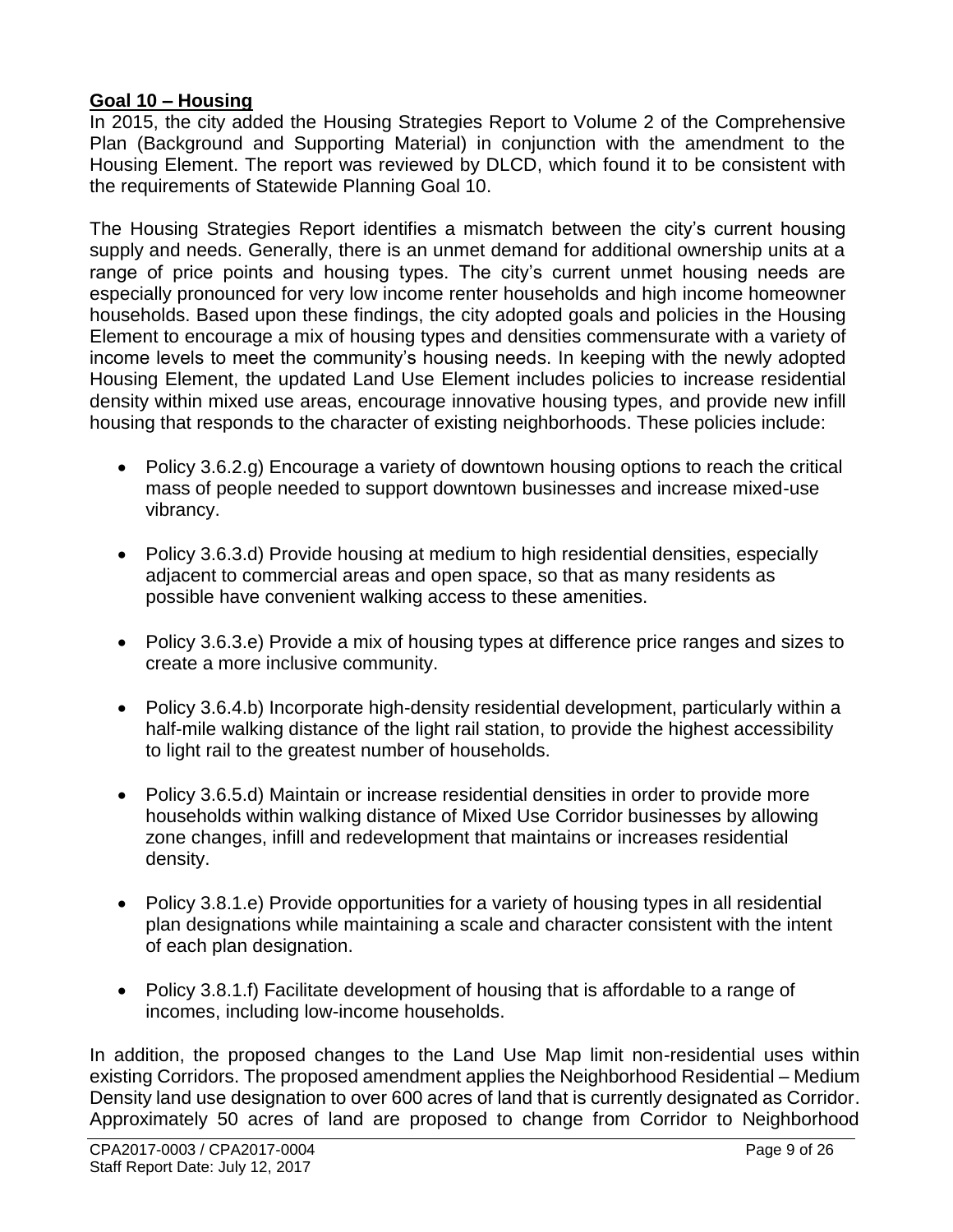Residential – High Density. For the reasons stated above, staff finds the proposed amendment is consistent with Statewide Planning Goal 10.

### **Goal 12 - Transportation**

OAR (Oregon Administrative Rules) 660-012-000 through 660-012-0070, referred to as the Transportation Planning Rule<sup>1</sup> (TPR), provide guidance on compliance with Statewide Planning Goal 12. A Transportation System Plan (TSP), adopted pursuant to OAR Division 12, fulfills the requirements for public facilities planning required under ORS (Oregon Revised Statute) 197.712(2)(e), Goal 11 and OAR Chapter 660, Division 12 as they relate to transportation facilities. Volume 4 of the Comprehensive Plan contains the City's adopted TSP, effective October 21, 2010.

The TPR states that amendments "*which significantly affect a transportation facility shall assure that allowed land uses are consistent with the identified function, capacity and performance standards (e.g. level of service, volume to capacity ratio, etc.) of the facility*."

A "significant effect" can result from:

- a change to functional classification or the standards implementing a functional classification system; or
- changes to planned land uses that would result in types or levels of travel or access that are inconsistent with adopted functional classifications; or
- changes that would degrade performance so that it doesn't meet performance standards or further degrade performance for a facility that is already projected not to meet performance standards.

The proposed amendment does not change the functional classification or change standards implementing a functional classification system. Impacts to transportation capacity and performance are typically evaluated by establishing a "reasonable worst case" scenario for development under the existing land use designations and regulations and comparing that to a "reasonable worst case" scenario for development under the proposed land use designations and regulations.

The city's land use designations are descriptive tools assigned to individual properties. These designations are in turn implemented through the specific zones, which ultimately control the use and density for a development. This density in turn influences the scale of traffic generation that will affect local transportation facilities. Because the proposed amendments do not change existing zoning designations or development regulations, the impact to allowed land uses as a result of the Comprehensive Plan amendments is limited to differences in the potential for zone changes that would be consistent with the Comprehensive Plan.

A discussion of these differences is provided below and summarized in the TPR Analysis Matrix (Exhibit 6) for each combination of existing Comprehensive Plan designation and proposed Comprehensive Plan designation. The numbering for each change in plan designation corresponds to the numbering shown in the legend of the proposed Land Use Map (Exhibit 4).

<sup>1</sup> The Transportation Planning Rule requires local governments to review Comprehensive Plan and land use regulation amendments and contains standards by which to review the effect of the proposed amendment on existing or planned transportation facilities.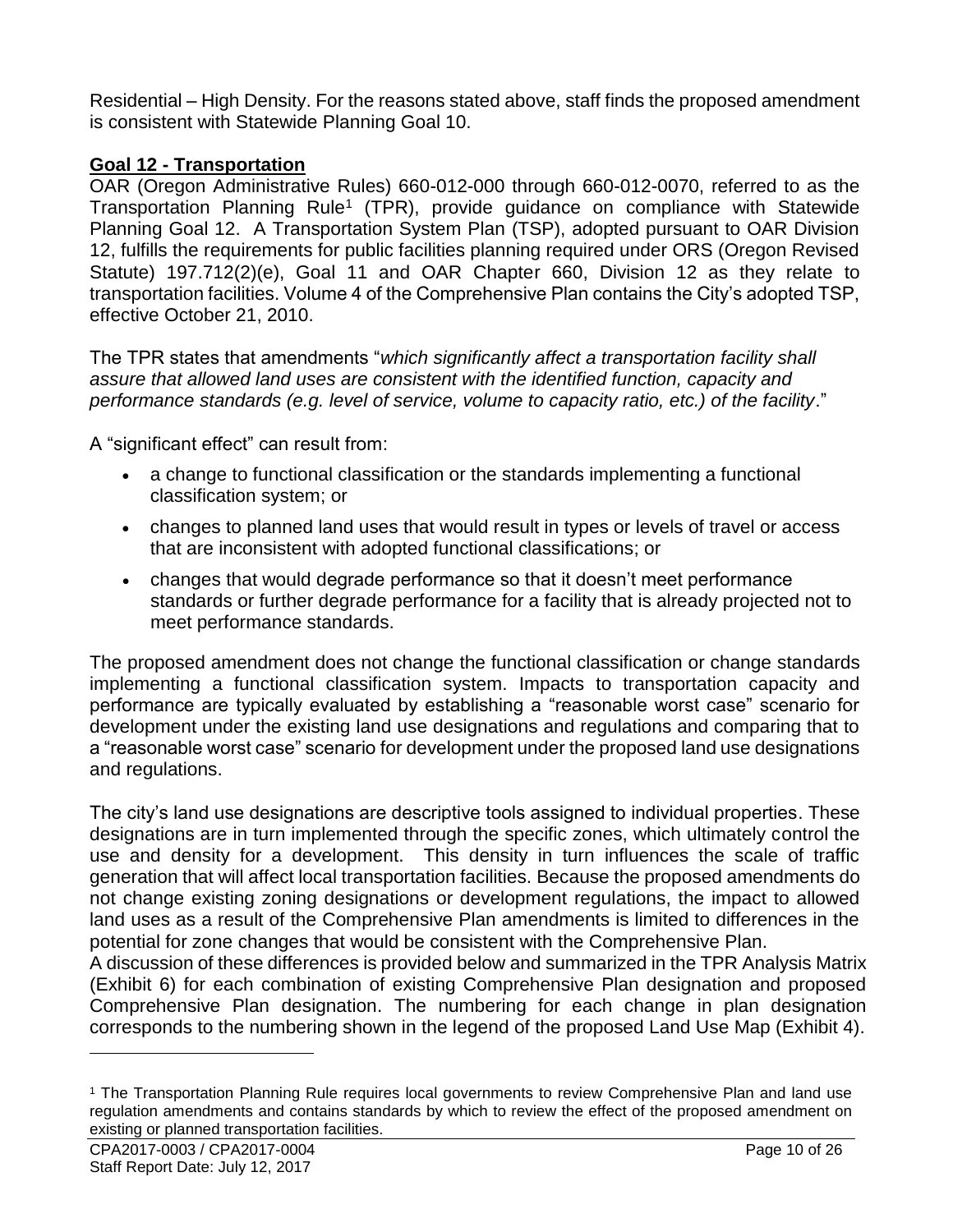Where an implementing zone listed in the Comprehensive Plan is applicable only to a specific geographic area and is not available to the area where the plan designation change is proposed, that zone is show in parenthesis with an asterisk (\*).

## **1. Regional Center (Downtown) to Downtown Regional Center**

Current Implementing Zones: RC-E, RC-OT, RC-TO Proposed Implementing Zones: RC-E, RC-OT, RC-TO

Acreage: 449.11

Finding: The implementing zones for the Downtown Regional Center are the same. Therefore, the proposed change of land use designation will not significantly affect a transportation facility.

## **2. Regional Center (Washington Square) to Regional Commercial**

Current Implementing Zones: C-WS, OI-WS Proposed Implementing Zones: C-WS, CC, CS, GC

Acreage: 49.55

Finding: The amendment expands the range of commercial zones permitted by adding the CC and CS zones. All of the implementing commercial zones allow a wide range of retail uses and eating and drinking establishments. Policies for the Regional Commercial zone require development regulations that limit new land-intensive vehicle sales and service uses and uses requiring extensive outdoor storage to areas over a half-mile from a high-capacity transit station that are not heavily used by pedestrians. This policy would preclude zone changes to the GC zone, which permits such uses, within a half-mile of the WES station. Given that there is only one small parcel (under a quarter-acre) included in this category that is not within a half-mile of the WES station, a zone change from C-WS to GC is highly unlikely for this area.

The primary differences between the CC and CS zones and the C-WS zone, which is already an implementing zone, are the allowance for certain types of commercial uses, including:

- Marijuana dispensary and retail marijuana sales
- Storage yards
- $\bullet$  Bulk retail<sup>2</sup>
- Vehicle rental (which is a conditional use)
- $\bullet$  Bulk fuel dealerships<sup>3</sup>
- Drive-up window facilities

l

<sup>&</sup>lt;sup>2</sup> Defined in Chapter 90 of the development code as: A retail use that is housed in a warehouse style building, is developed as a warehouse style building both on the interior and exterior, sells primarily institutional sized or multi-pack products in bulk quantities, has limited hours of operation and is not part of a larger shopping center.

<sup>&</sup>lt;sup>3</sup> Defined in Chapter 90 of the development code as: A use which includes a refueling gas station that dispenses fuel without the aid of an onsite attendant, to a preapproved credit customer through a special access card-lock system or its equivalent.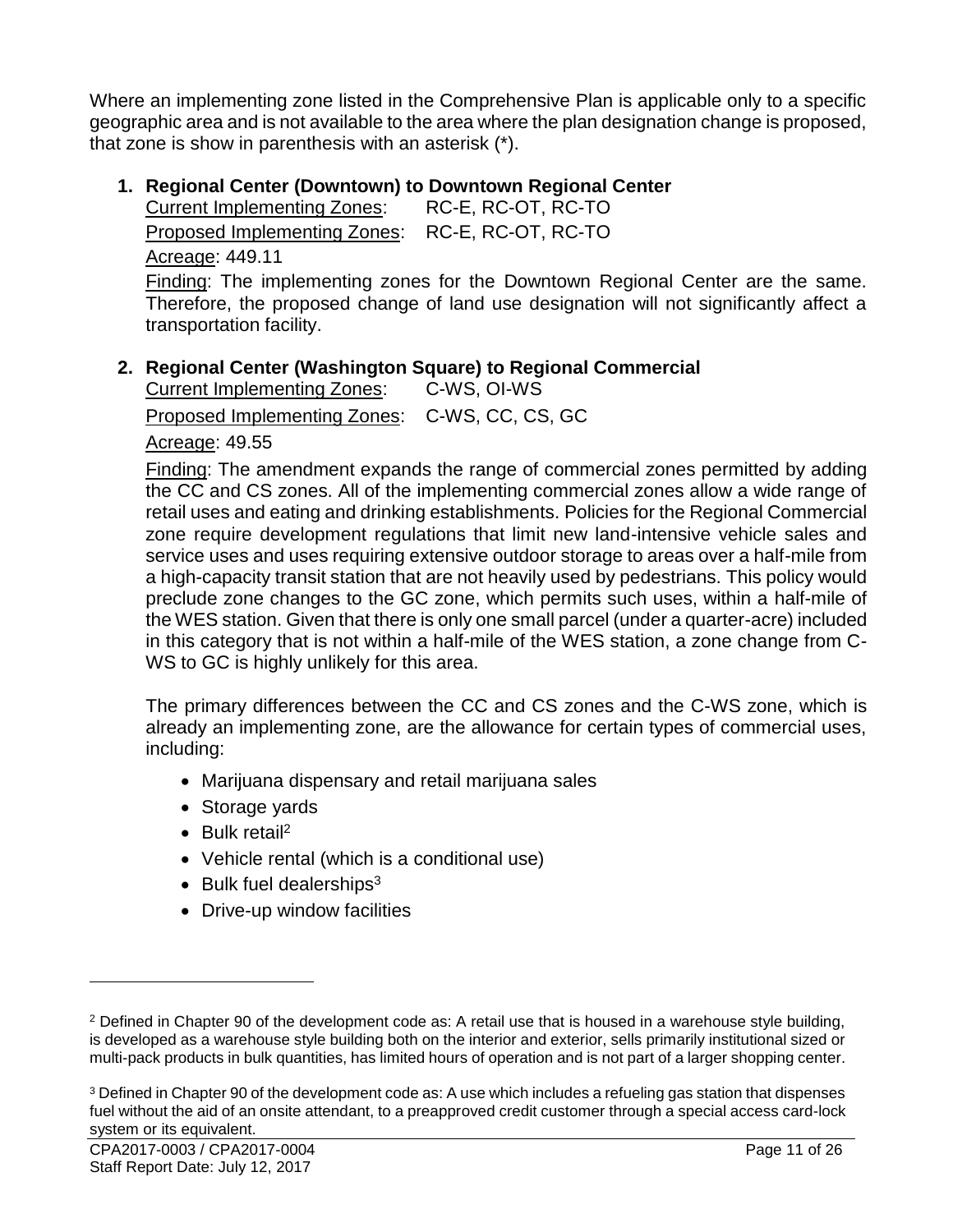The affected properties are located within the Washington Square Regional Center. A new policy in the Land Use Element would limit the commercial zoning designations available to properties within the Washington Square Regional Center to C-WS. Since the affected properties are currently zoned C-WS, the proposed change of land use designation will not significantly affect a transportation facility.

## **3. Regional Center (Washington Square) to Community Commercial**

Current Implementing Zones: C-WS, OI-WS

Proposed Implementing Zones: C-WS, CC, CS

Acreage: 7.98

Finding: The amendment expands the range of commercial zones permitted. The differences between C-WS and CC/CS zones are summarized above.

The affected properties are located within the Washington Square Regional Center. A new policy in the Land Use Element would limit the commercial zoning designations available to properties within the Washington Square Regional Center to C-WS. Since the affected properties are currently zoned C-WS, the proposed change of land use designation will not significantly affect a transportation facility.

### **4. Regional Center (Washington Square) to Employment**

Current Implementing Zones: C-WS, OI-WS Proposed Implementing Zones: OI-WS, OI, (OI-NC\*)

Acreage: 215.25

Finding: The amendment adds OI as an implementing zone and removes C-WS. The OI zone is generally more restrictive than the C-WS zone on retail and other commercial uses. This change likely reduces the "reasonable worst case" trip generation potential from a zone change.

The affected properties are located within the Washington Square Regional Center. A new policy in the Land Use Element would limit the employment zoning designations available to properties within the Washington Square Regional Center to OI-WS. Since the affected properties are currently zoned OI-WS, the proposed change of land use designation will not significantly affect a transportation facility.

### **5. Main Street to Mixed Use Corridor**

Current Implementing Zones: NS, R1, R2 Proposed Implementing Zones: CS, NS, R1, R2

Acreage: 74.22

Finding: The amendment adds CS as an implementing zone. The CS zone allows similar uses to the NS zone, but with fewer limitations on certain uses. Primary differences include:

- Marijuana dispensaries and sales are permitted (vs. prohibited in NS)
- Offices are not limited to 15,000 square feet in CS, as they are in NS
- Residential development is not limited in CS as it is in NS
- Temporary living quarters are conditionally permitted in CS (vs. prohibited in NS)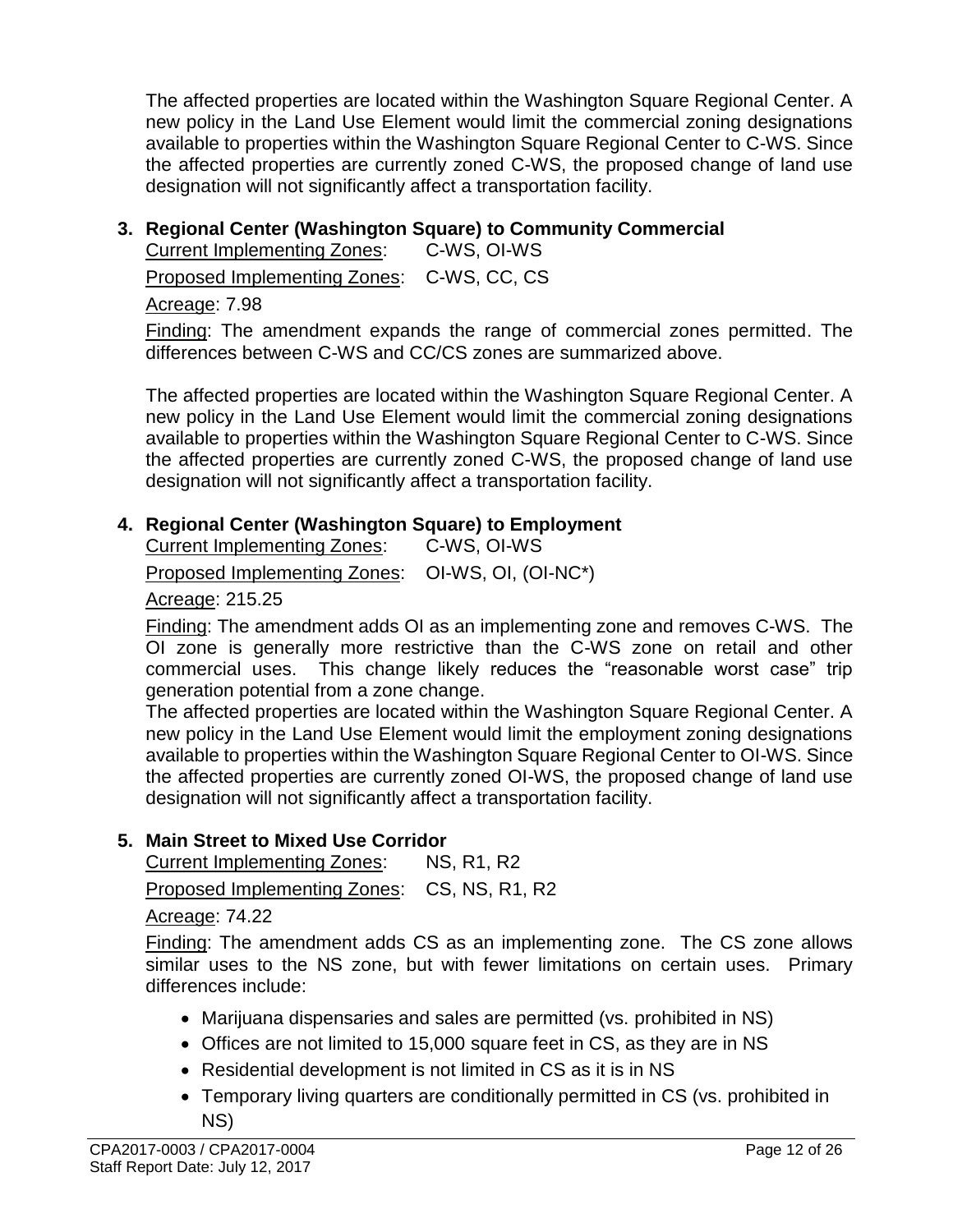- Minor automotive services and bulk fuel dealerships are permitted outright in CS, rather than conditionally
- Vehicle rental is conditionally permitted in CS (vs. prohibited in NS)
- Individual businesses (other than food stores) are not limited to 15,000 square feet in CS as they are in NS

The new uses allowed under the CS zone generate fewer trips than uses allowed under the NS zone. The NS zone permits fast food restaurants and drive-through uses outright, and gas stations are permitted conditionally. The proposed change of land use designation will not significantly affect a transportation facility should the properties rezone in the future.

## **6. Main Street to Community Commercial**

Current Implementing Zones: NS, R1, R2 Proposed Implementing Zones: CC, CS, (C-WS\*)

Acreage: 4.34

Finding: The amendment eliminates residential implementing zones and modifies potential commercial zones. Key differences between the NS and CS zones are summarized above (Main Street to Mixed Use Corridor). Key differences between the NS and CC zones are summarized below. As with the CS zone, there are minor differences in the allowed uses and fewer limitations in the CC zone.

- Marijuana dispensaries and sales are permitted in CC (vs. prohibited in NS)
- Offices are not limited to 15,000 sf in CC, as they are in NS
- Residential development is not limited in CC as it is in NS
- Storage uses are conditionally permitted in CC (vs. prohibited in NS)
- Vehicle rental is conditionally permitted in CC (vs. prohibited in NS), but major automotive services are prohibited in CC (vs. conditionally permitted in NS)
- Places of worship and social organizations are permitted outright in CC rather than conditionally
- Transit Centers are permitted in CC (vs. prohibited in NS)
- Individual businesses (other than food stores) are not limited to 15,000 square feet in CC as they are in NS

There is a mismatch between the existing land use designation and CS zoning of the affected property. Since the C-WS zone is only available to properties within the Washington Square Regional Center, the only potential zone change allowed under the Community Commercial land use designation would be from CS to CC. Temporary living quarters, places of worship and social organizations are allowed outright in the CC zone and are conditionally permitted in the CS zone. Storage facilities and parking as a principal use are allowed conditionally in the CC zone and are prohibited in the CS zone. The new uses allowed under the CC zone generate fewer trips than uses allowed in the CS zone including fast food restaurants, drive-through uses, convenience stores and gas stations. Therefore, the proposed change of land use designation will not significantly affect a transportation facility.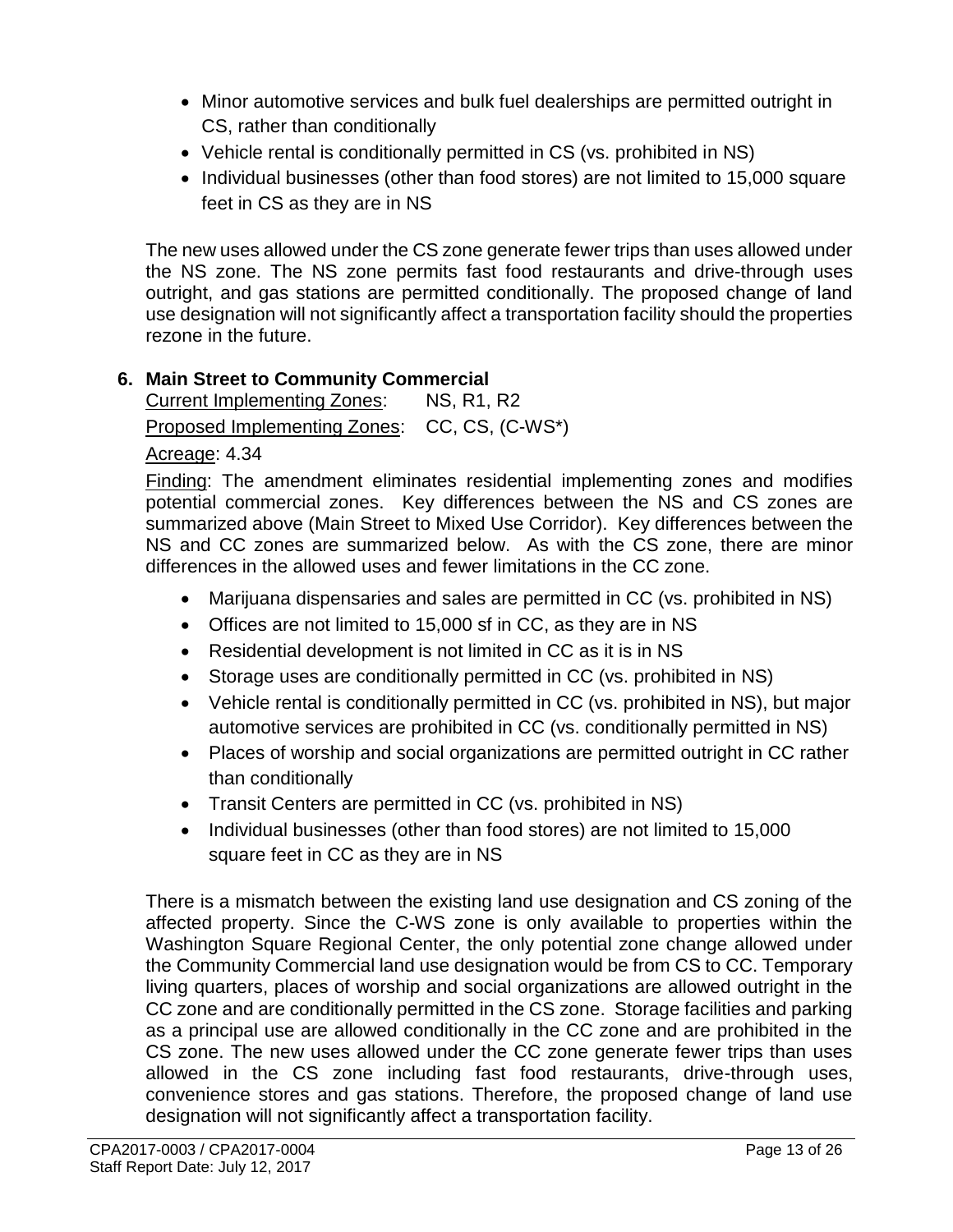## **7. Main Street to Neighborhood Center**

Current Implementing Zones: NS, R1, R2

Proposed Implementing Zones: NS, R2, R4

Acreage: 24.72

Finding: The amendment reduces the maximum density allowed for residential zones and maintains the implementing NS commercial zone. Therefore, the proposed change of land use designation will not significantly affect a transportation facility should the properties rezone in the future.

### **8. Main Street to Neighborhood Residential – Medium Density**

Current Implementing Zones: NS, R1, R2

Proposed Implementing Zones: R2, R4

Acreage: 12.09

Finding: The amendment eliminates NS as an implementing zone and reduces maximum density allowed for residential zones. Therefore, the proposed change of land use designation will not significantly affect a transportation facility should the properties rezone in the future.

### **9. Corridor to Downtown Regional Center**

Current Implementing Zones: GC, CS, CC, NS, R1, R2, R4 Proposed Implementing Zones: RC-E, RC-OT, RC-TO

Acreage: 13.31

Finding: Based on the location of the properties proposed to be changed from Corridor to Downtown Regional Center (west of Cedar Hills Blvd and north of the MAX line), the most likely zone that would be applied is the RC-TO zone. The RC-OT zone is specific to the area of Beaverton's original downtown, and the RC-E district is for areas adjacent to Highway 217. The most permissive of the current implementing zones is the GC zone, and the highest density residential zone currently allowed is R1. Thus, the most appropriate comparison is between the GC zone and the RC-TO zone for commercial uses and between the R1 zone and the RC-TO zone for residential uses. Key differences in the type and intensity of allowed uses are summarized below.

- RC-TO allows a higher residential density than the R1 zone and the GC zone (60 units per acre vs. roughly 43 units per acre).
- The regional center zones have lower parking ratios than the commercial and residential zones. This creates the potential for higher density development because less land is dedicated to parking. However, it also suggests that a lower percentage of trips will be by car vs. other modes of transportation due to the synergies of a complementary mix of land uses, a pedestrian-friendly environment and nearby bus and MAX service.
- The RC-TO zone does not require minimum setbacks, which allows more of the land to be developed than in the GC zone or the R1 zone.
- The RC-TO zone allows a maximum height of 120 feet, vs. 60 feet in the R1 and GC zones. In theory, this allows more intensive development, although market and building code factors may limit the impact of this difference.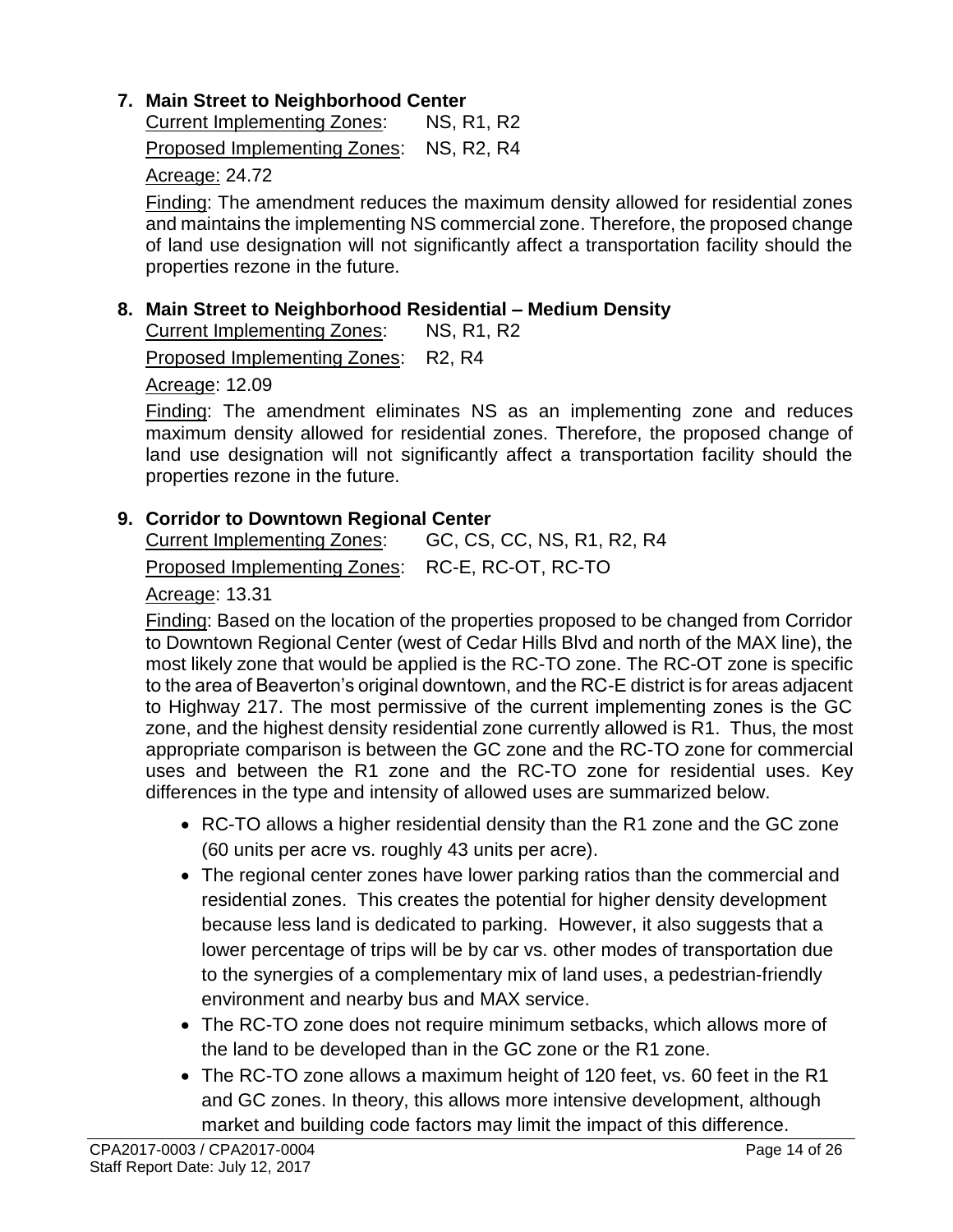- The RC-TO zone does not allow certain commercial uses that are permitted in the GC zone, including bulk retail, bulk fuel dealerships, major automotive services, marijuana dispensaries and sales, and storage uses.
- The RC-TO zone prohibits drive-up window facilities, a permitted use in the GC zone
- The RC-TO zone limits some uses that are permitted in the GC zone, including gas stations (minor automotive service), and vehicle sales.

The affected properties are currently zoned GC, which allows for drive-through uses, car dealerships, large format retail and gas stations. Residential development is allowed at a maximum intensity of 60 dwelling units per acre, compared to a maximum of 40 dwelling units per acre in the GC zone. While the RC-TO zone allows for slightly higher residential densities than the GC zone, it is also more restrictive on retail and other commercial uses. The RC-TO zone prohibits drive-through uses and bulk retail. Therefore, the proposed change of land use designation will not significantly affect a transportation facility.

### **10.Corridor to Mixed Use Corridor**

Current Implementing Zones: GC, CS, CC, NS, R1, R2, R4 Proposed Implementing Zones: CS, NS, R1, R2

Acreage: 43.78

Finding: The amendment would limit the range of implementing commercial zones by eliminating GC and CC. The GC zone allows vehicle sales, large format retail and gas stations. The GC and CC zones allow for parking as a principal use, temporary living quarters and storage facilities (either outright or conditionally). These uses are prohibited in the CS and NS zones. Both the NS and CS zones allow uses with relatively high trip generation including fast food restaurants and drive-through uses. Therefore, the proposed change in land use designation will not significantly affect a transportation facility should the properties rezone in the future.

## **11.Corridor to Regional Commercial**

Current Implementing Zones: GC, CS, CC, NS, R1, R2, R4 Proposed Implementing Zones: GC, CS, CC, (C-WS\*)

Acreage: 385.4

Finding: The proposal removes all residential implementing zones. However, attached and detached housing are permitted outright in the GC, CC and CS zones at densities comparable to the R1 and R4 zones. The affected properties are located outside the Washington Square Regional Center. Therefore, the city would not support a potential zone change to C-WS. Since the potential mix of residential and commercial uses and densities is the same, the proposed change is not expected to have a significant impact on a transportation facility.

### **12.Corridor to Community Commercial**

Current Implementing Zones: GC, CS, CC, NS, R1, R2, R4 Proposed Implementing Zones: CS, CC, (C-WS\*)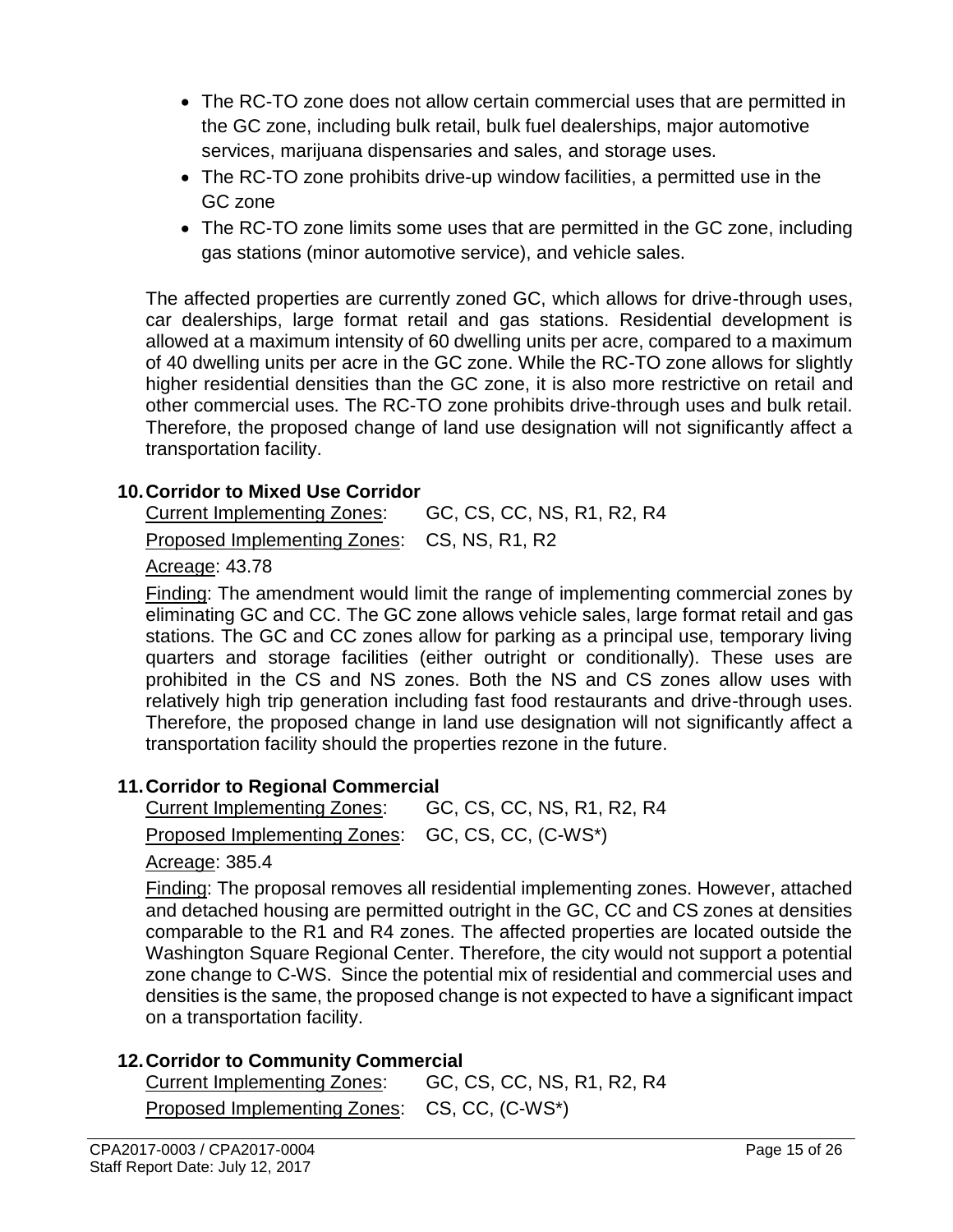#### Acreage: 397.5

Finding: The amendment removes all residential implementing zones. However, attached and detached housing are permitted outright in the CC and CS zones at densities comparable to the R1 and R4 zones. The proposal also removes the GC zone, which allows for vehicle sales and large format retail. The C-WS zone is only available to properties within the Washington Square Regional Center. Since the potential mix of residential and commercial uses is roughly the same, the proposed change is not expected to have a significant impact on a transportation facility.

### **13.Corridor to Neighborhood Center**

Current Implementing Zones: GC, CS, CC, NS, R1, R2, R4 Proposed Implementing Zones: NS, R2, R4

Acreage: 58.93

Finding: The proposed amendment limits the range of commercial uses by eliminating the GC, CC and CS implementing zones. Commercial uses previously allowed that are now prohibited under the NS zone include vehicle sales, temporary living quarters, marijuana dispensaries and office buildings larger than 15,000 square feet. Commercial uses previously allowed that are now conditionally permitted under the NS zone include housing, child care facilities, minor automotive service (e.g. gas stations), places of worship and social organizations. The proposal also removes the high density residential R1 zone. Since the NS zone is generally more restrictive on commercial uses, the proposed change in land use designation will not significantly affect a transportation facility should the properties rezone in the future.

#### **14.Corridor to Employment**

Current Implementing Zones: GC, CS, CC, NS, R1, R2, R4 Proposed Implementing Zones: OI, (OI-NC\*), (OI-WS\*)

Acreage: 2.22

Finding: The proposal removes commercial and residential implementing zones and adds the OI employment zone. The affected property is currently zoned CS and developed with a multi-tenant office building. Uses are generally characterized as office and professional services. The OI-NC and OI-WS zones are location specific and not appropriate for the affected property. The remaining implementing employment zone is OI. The current CS zone allows for fast food restaurants, drive-through uses and gas stations. By comparison, the OI zone does not allow for gas stations or retail uses that exceed 30,000 square feet. Since the OI zone is generally more restrictive on retail and other commercial uses, the proposed change likely reduces the "reasonable worst case" trip potential from a zone change.

#### **15.Corridor to Industrial**

Current Implementing Zones: GC, CS, CC, NS, R1, R2, R4 Proposed Implementing Zones: OI, IND

Acreage: 20.17

Finding: The proposal removes all commercial and residential implementing zones. The affected properties are currently zoned IND. There is a mismatch between existing zoning and land use designations. The OI and IND zones are generally more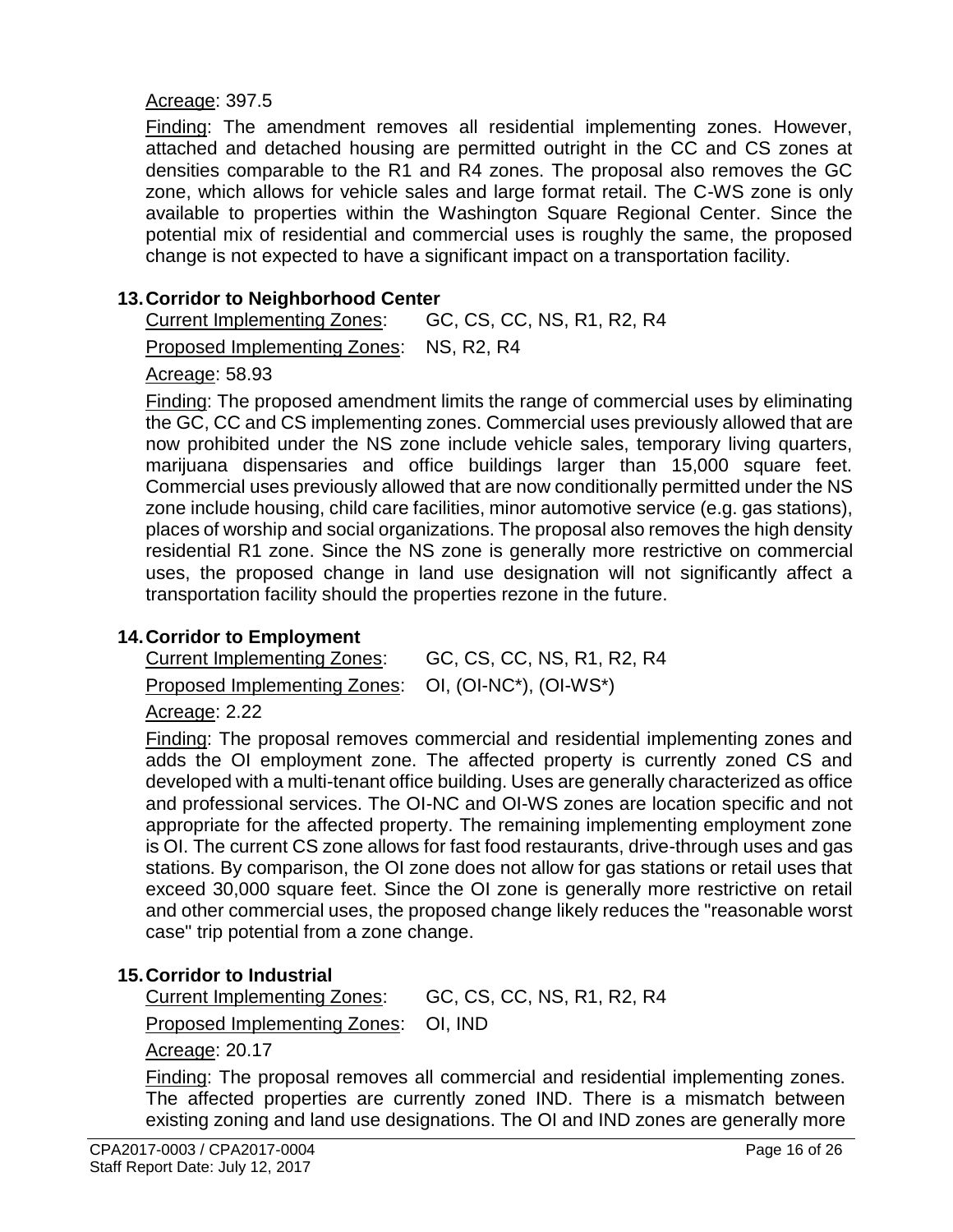restrictive than commercial zones on retail and other commercial uses and do not allow residential development. Drive-through uses are prohibited in the OI and IND zones. Minor automotive service (e.g. gas stations) are prohibited in the OI zone and allowed in IND. Freestanding retail use is prohibited in the IND zone and allowed conditionally in the OI zone (up to 30,000 square feet). Therefore, the proposed change likely reduces the "reasonable worst case" trip potential from a zone change.

### **16.Corridor to Neighborhood Residential – Standard Density**

Current Implementing Zones: GC, CS, CC, NS, R1, R2, R4

Proposed Implementing Zones: R5, R7

Acreage: 2.01

Finding: There is a mismatch between the existing plan designation and R7 zoning. The proposed change removes all commercial implementing zones and higher density residential zones. The R7 and R5 zones reduce the maximum potential density. Therefore, the proposed change in land use designation will likely reduce potential impacts to transportation facilities.

#### **17.Corridor to Neighborhood Residential – Medium Density**

Current Implementing Zones: GC, CS, CC, NS, R1, R2, R4

Proposed Implementing Zones: R2, R4

Acreage: 620.48

Finding: The proposed amendment removes all commercial implementing zones and the high density residential R1 zone. The R2 and R4 zones reduce the maximum potential density of development. Therefore, the proposed change in land use designation will likely reduce potential impacts to transportation facilities.

#### **18.Corridor to Neighborhood Residential – High Density**

Current Implementing Zones: GC, CS, CC, NS, R1, R2, R4

Proposed Implementing Zones: R1

Acreage: 49.56

Finding: The proposed amendment removes all commercial implementing zones and the medium density R2 and R4 zones. Since all of the affected properties are currently zoned R1, the proposed change in land use designation will not significantly affect a transportation facility.

#### **19.Neighborhood Residential – Standard Density to Neighborhood Center**

Current Implementing Zones: R5, R7

Proposed Implementing Zones: NS, R2, R4

Acreage: 4.39

Finding: The proposed amendment increases the potential residential density and adds the NS zone, which allows for limited commercial businesses. There is a mismatch between the current land use designation and NS zone. The two affected properties are currently developed and zoned NS. Existing uses on site include a daycare, restaurant, convenience store, dental office and professional services. Since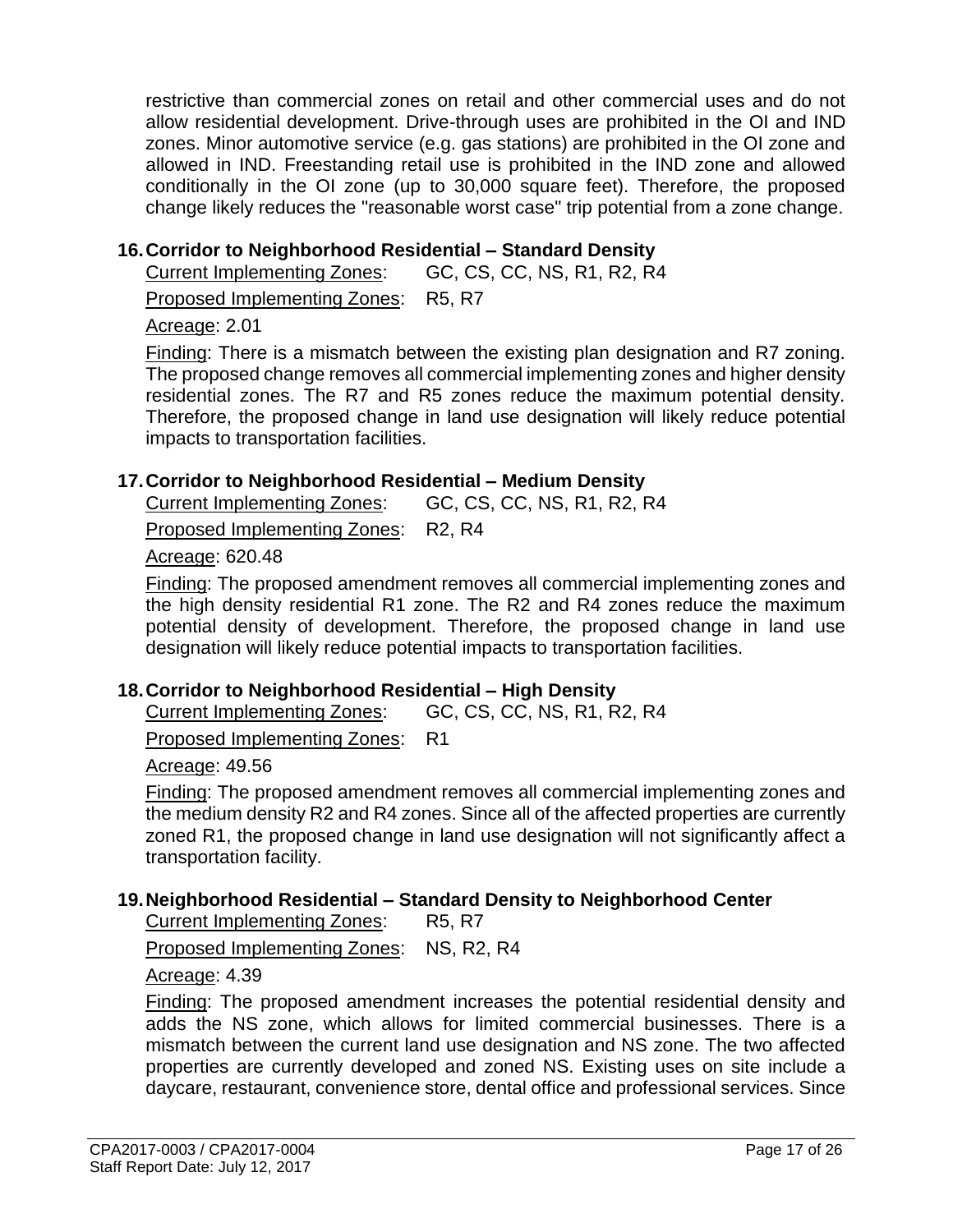the two properties are already commercially zoned and developed, the proposal is not expected to have a significant impact on the transportation system.

### **20.Neighborhood Residential – Standard Density to Employment**

Current Implementing Zones: R5, R7

Proposed Implementing Zones: OI, (OI-NC\*), (OI-WS\*)

Acreage: 12.83

Finding: There is a mismatch between the existing land use designation and zoning. The affected properties are currently zoned CS, which allows for fast food restaurants, drive-through uses and gas stations. Existing development includes multi-tenant office buildings with uses characterized as office and professional services. The OI-NC and OI-WS zones are location specific and not appropriate for the affected property. The appropriate implementing Employment zone is OI. The OI zone prohibits gas stations and retail uses that exceed 30,000 square feet. Since the OI zone is generally more restrictive than the current CS zone on retail and other commercial uses, the proposed change likely reduces the "reasonable worst case" trip potential from a zone change.

### **21.Neighborhood Residential – Medium Density to Neighborhood Center**

Current Implementing Zones: R2, R4

Proposed Implementing Zones: NS, R2, R4

Acreage: 3.41

Finding: The proposal adds the NS commercial zone, which allows for restaurants, drive-through uses and office buildings up to 15,000 square feet. One of the properties is zoned NS and is developed with a convenience store and daycare. The other property is zoned R2 and is developed with a self-storage facility. The R2 parcel is unlikely to redevelop in the near future since the self-storage facility underwent a large expansion in 2017. Given the existing zoning and uses on site, in combination with the limited acreage affected, the proposed change will not significantly affect transportation facilities.

### **22.Neighborhood Residential – Medium Density to Employment**

Current Implementing Zones: R2, R4

Proposed Implementing Zones: OI, (OI-NC\*), (OI-WS\*)

Acreage: 0.78

Finding: There is a mismatch between the existing land use designation and zoning. The affected property is currently zoned CS, which allows for fast food restaurants, drive-through uses and gas stations. Existing development includes a medical office building. The OI-NC and OI-WS zones are location specific and not appropriate for the affected property. The appropriate implementing Employment zone is OI. The OI zone prohibits gas stations and retail uses that exceed 30,000 square feet. Since the OI zone is generally more restrictive than the current CS zone on retail and other commercial uses, the proposed change likely reduces the "reasonable worst case" trip potential from a zone change.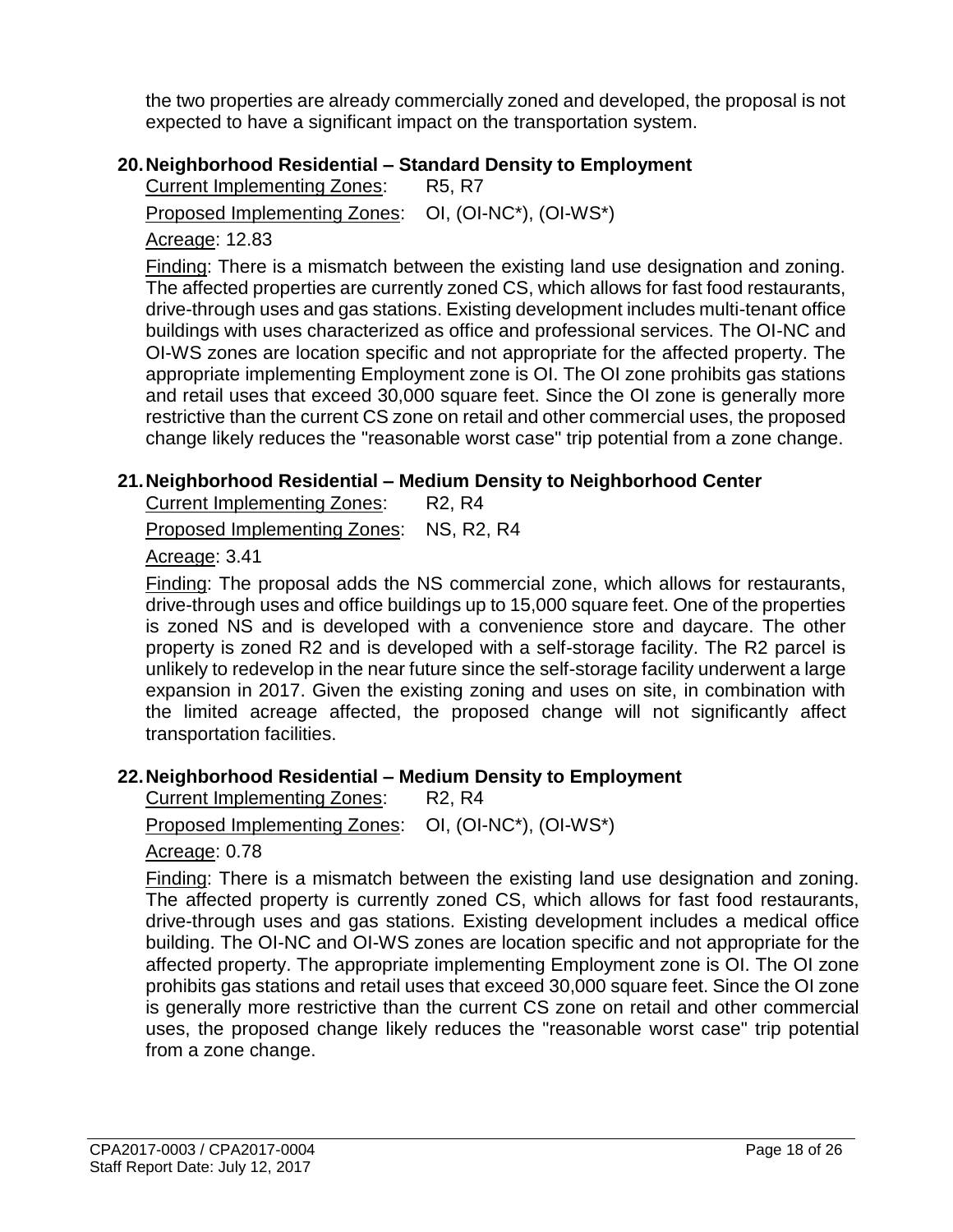**Summary Finding:** The City intends to update the Transportation System Plan in 2018 as a follow up to the update of the Land Use Element. This will ensure that the Transportation System Plan is consistent with the proposed land use designations.

Based on the evaluation of each proposed change in plan designation, staff has concluded analysis that the change of land use will not "significantly affect" a transportation facility as defined by OAR 660-012-0060 cited above. The proposed amendments are consistent with Statewide Planning Goal 12.

### **Goal 13 - Energy Conservation**

Section 7.5 of the *Comprehensive Plan for the City of Beaverton* outlines goals and policies for energy conservation, solar energy and renewable energy development. Given the relationship between land use and energy conservation, the proposed amendment includes a series of new policies under Section 3.3 that relate to sustainability, resiliency and energy efficiency. The updated Land Use Element also encourages urban densities, particularly within mixed use centers and near transit. The variety of allowed development types and densities provided under the new Land Use Element offers opportunities for residents, employees and visitors to walk, bike or take transit to destinations thereby reducing per capita energy consumption. The proposed amendments are consistent with Statewide Planning Goal 13.

### **Conclusion: Staff finds that the proposed amendments to the Comprehensive Plan Land Use Element and Land Use Map are consistent and compatible with applicable Statewide Planning Goals, thereby satisfying Criterion 1.5.1.A.**

#### *1.5.1.B. The proposed amendment is consistent and compatible with the applicable Titles of the Metro Urban Growth Management Functional Plan and Regional Transportation Plan;*

The applicable Titles of the Metro Urban Growth Management Functional Plan (UGMFP Chapter 3.07) are addressed below, along with findings for the Regional Transportation Plan (RTP).

### **Title 1: Requirements for Housing and Employment Accommodation**

Section 3.07.110 of the UGMFP calls for a compact urban form and a "fair-share" approach to meeting regional housing needs, and asks cities to help meet regional housing needs by maintaining or increasing their housing capacity. The City of Beaverton has adopted minimum density requirements for each zoning district. The city's land use designations determine the implementing zoning districts. The proposed amendments do not modify the city zoning map or lower the minimum density requirements for each zone. The proposed amendments are consistent with Metro Title 1.

### **Title 4: Industrial and Other Employment Areas**

The intent of Section 3.07.410 of the Metro UGMFP is to protect a supply of sites for employment by limiting the types and scale of non-industrial uses in Regionally Significant Industrial Areas (RSIAs), Industrial Areas and Employment Areas. Title 4 includes a map of Employment and Industrial Areas and establishes requirements for cities and counties to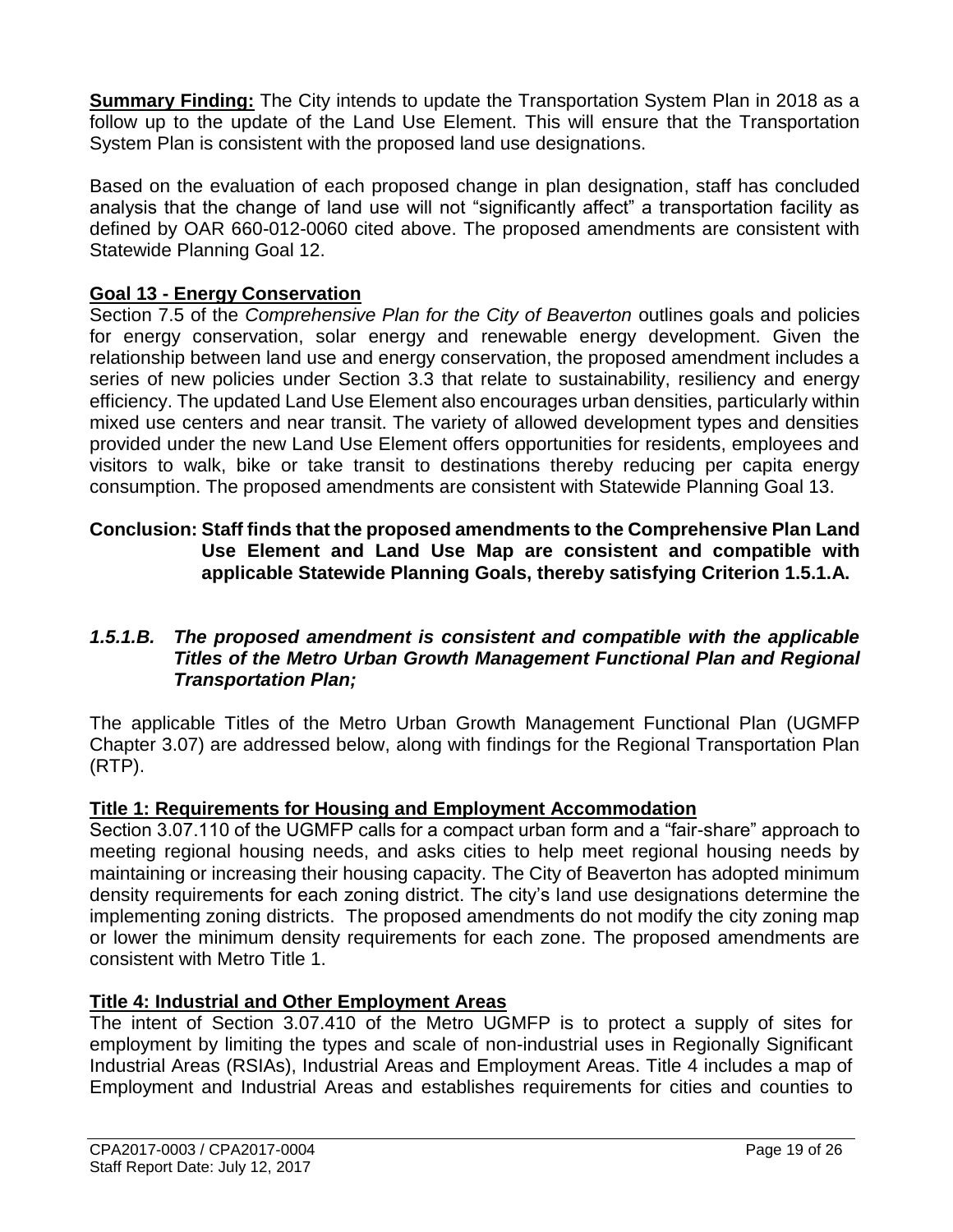protect these lands. While there are no RSIAs located within the city, there are Industrial and Employment lands in Beaverton.

The city has existing measures in place to limit new retail and commercial uses in Employment and Industrial Areas to those uses appropriate to serve the needs of business, employees and residents of employment areas. The proposed amendment does not eliminate these measures, which have been determined consistent with Metro Title 4 in the past. The proposed amendment includes several new policies intended to provide guidance on the desired mix of uses within Industrial and Employment Areas. These policies include:

- Policy 3.9.1.a) Emphasize and prioritize employment and industrial uses ensure that other uses allowed within these plan designations support and do not detract from the desirability of these areas for employment and industrial uses.
- Policy 3.9.2.a) Provide for a mix of office, industrial and other employment space and complementary uses such as retail, restaurants, hotels, and services to meet the needs of businesses and employees.
- Policy 3.9.2.b) Limit new and expanded commercial retail uses to those appropriate in type and size to serve the needs of businesses and employees of the Employment Areas.
- Policy 3.9.3.c) Allow uses that complement industrial uses and provide an appropriate amount of retail and services needed by employees with limitations that ensure the area functions well for industry and freight.

Therefore, the goals and policies in the updated Land Use Element are consistent with Metro Title 4.

## **Title 6: Centers, Corridors, Station Communities and Main Streets**

Title 6 predominantly focuses on local government strategies to improve implementation of the following design types: Centers, Corridors, Station Communities and Main Street Areas. These areas are shown on Metro's *2040 Regional Growth Concept Map* and *Centers, Corridors, Station Communities and Main Streets Map (Title 6 Map).* There are no required Title 6 standards that apply to the proposed amendments. Title 6 also provides eligibility requirements for certain regional investment within these areas. The proposed amendments apply citywide and affect a number of areas that are depicted as Center, Corridor, Main Street and Station Community design types. Many of these areas include regional investments, such as MAX light rail transit, WES commuter rail, bus service, pedestrian and bicycle access, and automobile travel options.

The proposed amendments remove the city's Regional Center land use designation from the area known as Washington Square Regional Center. However, the zoning designations for the affected properties will remain the same. In effect, the city will implement the attributes of a Regional Center, as defined under Title 6, without using the "Regional Center" name. Additionally, the Land Use Element includes a new policy to support increased intensity of development within areas that are located within a half-mile of high capacity transit stops or stations, including MAX and WES. This policy would apply to properties located within the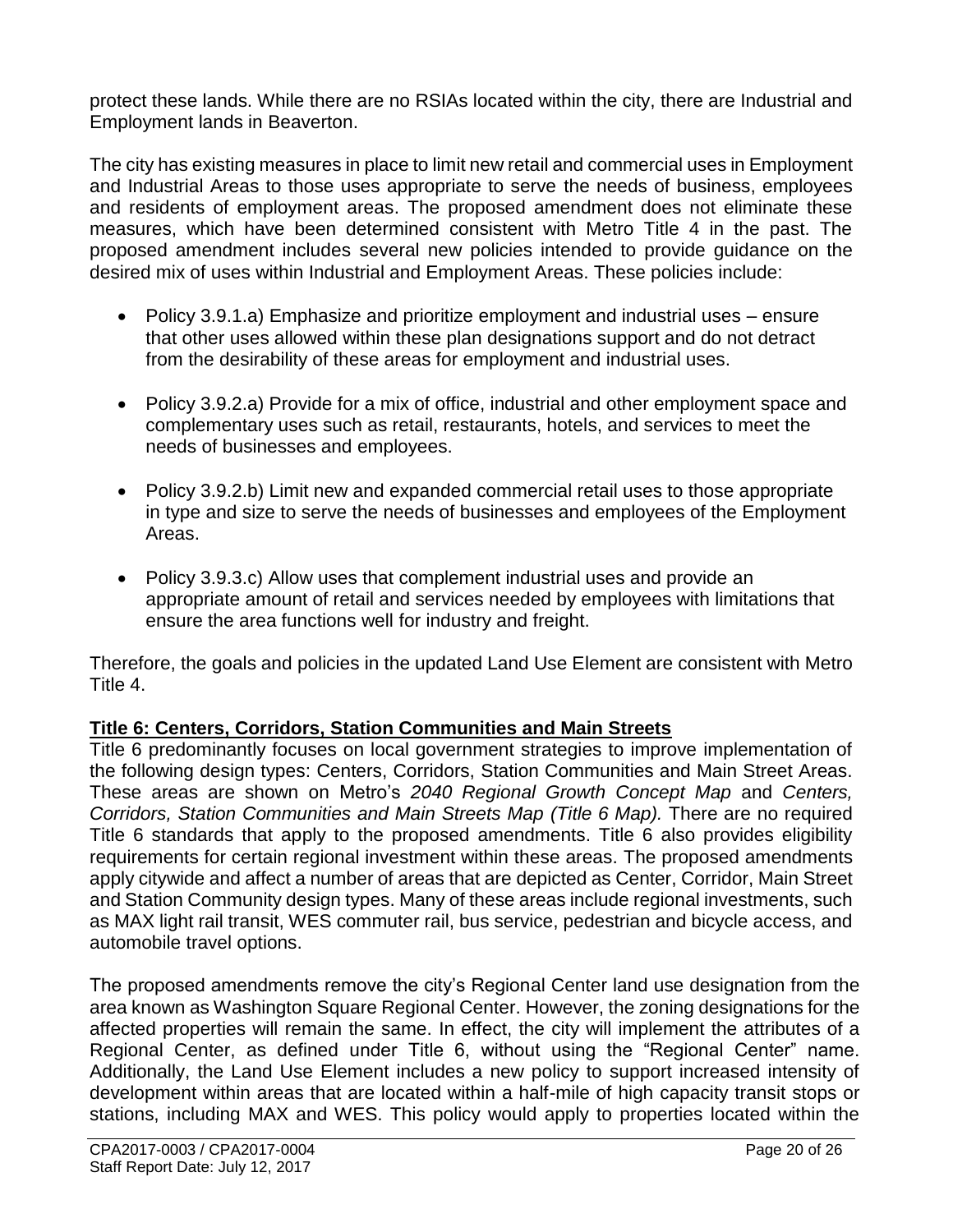Washington Square Regional Center, with the intent of both increasing intensity and improving design of new development to provide convenient connections between buildings and transit.

The amended Land Use Map extends the boundary of the city's remaining Regional Center by adding four parcels located on the west side of Cedar Hills Boulevard and north of the MAX light rail tracks. To reflect the location of the city's Regional Center, the proposal renames it to Downtown Regional Center. The implementing zones for the Downtown Regional Center land use designation remain unchanged.

The proposed amendments do not modify the implementing zones or boundaries of the city's Station Communities or Town Centers. The proposed land use framework eliminates the Corridor and Main Streets designations. When considered as a whole, these areas will provide a similar mix of uses that is consistent with the recommended uses described in Title 6.

### **Title 7: Housing Choice**

The intent of Metro Title 7 is to ensure each jurisdiction provides a diverse range of housing types; specific goals for low- and moderate-income housing; housing densities consistent with the regional transportation system; and a balance of jobs and housing. While the Housing Element is the city's primary document demonstrating compliance with Title 7, the proposed amendment to the Land Use Element includes new policies aimed at encouraging the production of affordable housing and providing a wide range of housing types. These policies include:

- Policy 3.8.1.d) For development that achieves a public benefit or goal (i.e. increased housing options, public space or affordable housing) the city may provide opportunities in the Development Code to allow additional housing units that exceed the ranges listed for each Comprehensive Plan designation.
- Policy 3.8.1.e) Provide opportunities for a variety of housing types in all residential plan designations while maintaining a scale and character consistent with the intent of each plan designation.
- Policy 3.8.1.f) Facilitate development of housing that is affordable to a range of incomes, including low-income households.

As illustrated above, the proposed policies in the Land Use Element are consistent with Metro Title 7.

### **Title 8: Compliance Procedures**

Section 3.07.810.A of Metro Title 8 establishes a process for determining whether city or county comprehensive plans and land use regulations substantially comply with requirements of the UGMFP, and requires cities to submit proposed comprehensive plan amendments to Metro for their review. Metro requires the city to submit the proposed amendment to Metro at least 35 days before the first evidentiary hearing, which is the Planning Commission hearing. The city provided the notice more than 35 days before the hearing. The city has not received any comments from Metro.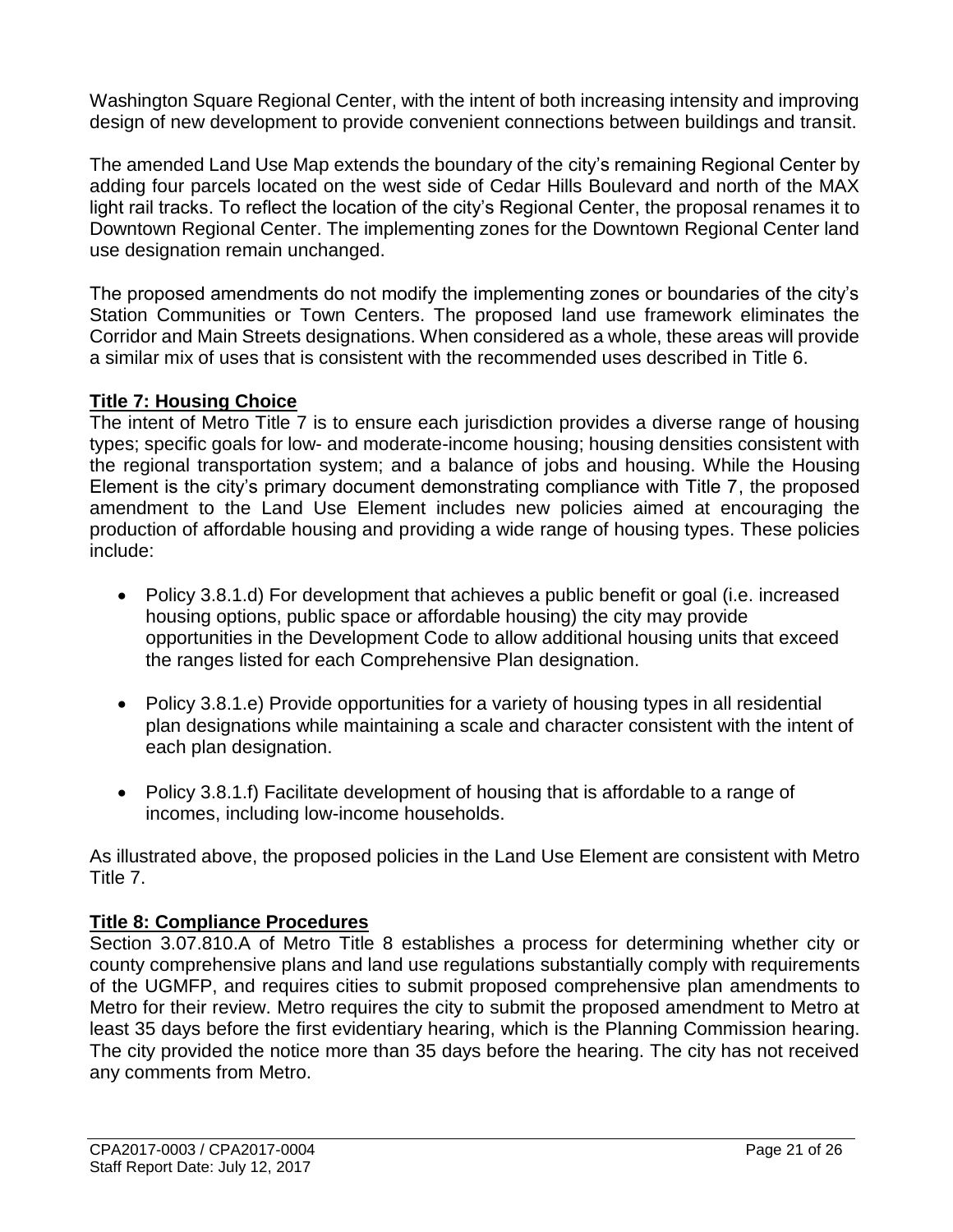### **Title 12: Protection of Residential Neighborhoods**

The purpose of Section 3.07.1210 it to help protect existing residential neighborhoods from pollution, noise and crime, and to provide access to commercial services, parks and schools. The proposed land use designations are substantially similar to the existing land use designations for residential neighborhoods. The updated Land Use Element includes several new policies that apply to existing residential neighborhoods. These policies address the location of services, such as parks and schools, and are summarized below.

- Policy 3.8.1.g) Ensure integration of parks and schools into neighborhoods in locations where safe, convenient connections from adjacent neighborhoods on foot and by bike are or will be available.
- Policy 3.8.1.h) Use Crime Prevention through Environmental Design (design that provides opportunities for "eyes on the street" through street facing windows and doors) to reduce graffiti, vandalism and other property crimes and to promote a feeling of safety for pedestrians.
- Policy 3.8.3.c) Focus highest density housing closest to transit, commercial services, parks and/or other amenities, to provide convenient access to these amenities by as many households as possible.
- Policy 3.8.3.g) Allow limited, small-scale retail and service uses that primarily serve the immediate neighborhood and are compatible with adjacent residential uses in terms of the amount of traffic created, noise, parking needs, and other quality of life issues.

The proposal results in little change in impacts to the level of protection provided to residential neighborhoods and improves access to civic and commercial uses. Staff finds the proposed amendments comply with Metro Title 12.

### **Regional Transportation Plan**

The city's 2035 Transportation System Plan (TSP) was adopted in 2010 with full review by Metro for consistency with the 2035 RTP. The requirements and findings for Statewide Planning Goal 12 are applicable to the RTP. As previously stated in the TPR findings under Goal 12, the proposal will not significantly affect the transportation system. Additionally, the proposed amendments to the Comprehensive Plan Land Use Element and Land Use Map do not ament the text of the city's 2035 TSP, nor do they involve new development.

The Transportation Element will be amended in the future to comply with the updated RTP, which is currently under revision by Metro. Therefore, the proposal complies with the RTP.

## **Conclusion: The proposed amendments substantially comply with the relevant UGMFP Titles and RTP. Criterion 1.5.1.B. is satisfied.**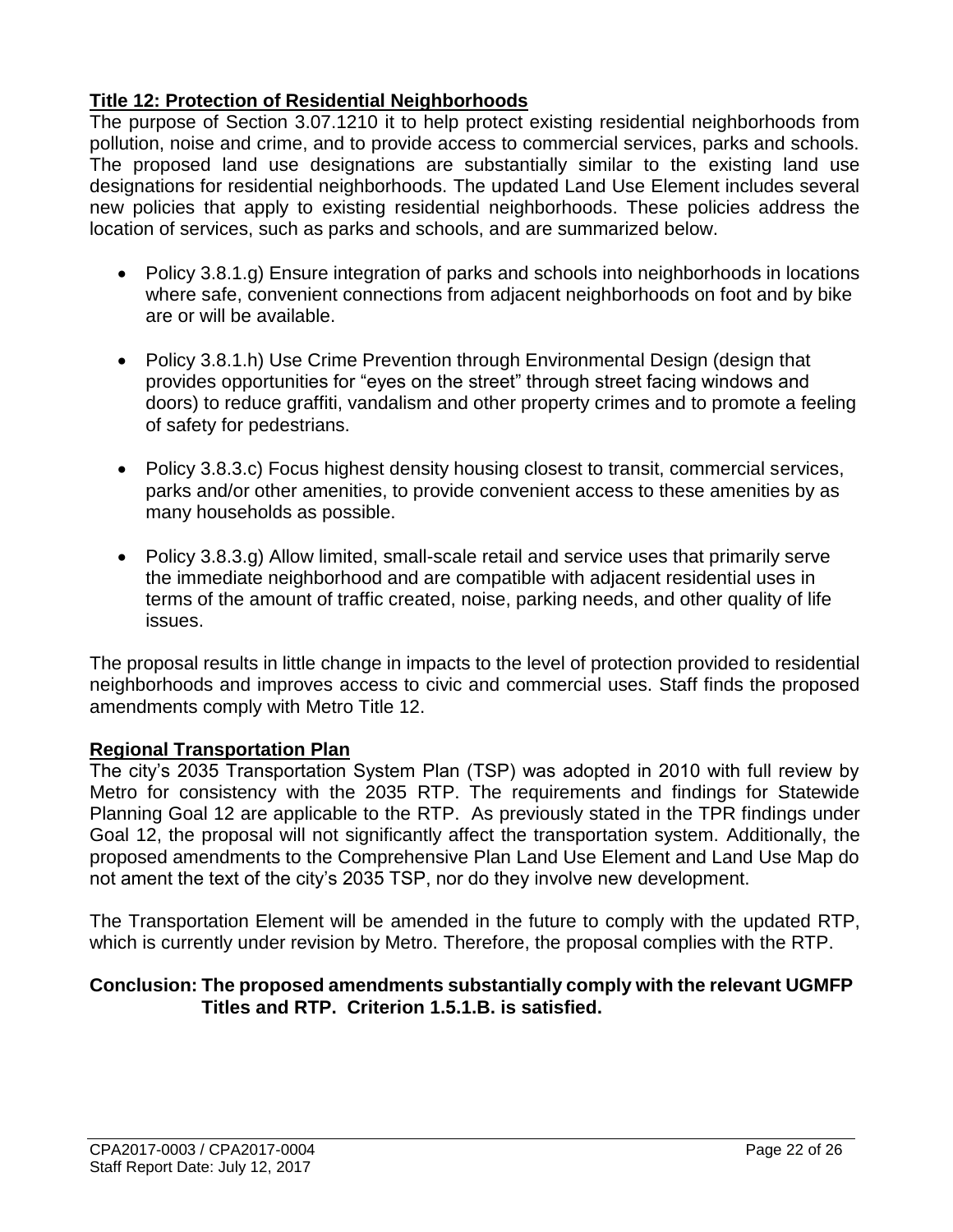#### *1.5.1.C. The proposed amendment is consistent and compatible with the Comprehensive Plan and other applicable local plans;*

The proposed amendment consists of an update to the Comprehensive Plan Land Use Element. The update was initiated in order to make the Comprehensive Plan more readable and user friendly and to account for current and anticipated demographic changes, development trends, and employment needs and supply. The update also incorporates major concepts, goals, and policies from recent planning efforts, including the Beaverton Community Vision, Civic Plan, Urban Renewal Plan, Creekside District Master Plan and South Cooper Mountain Community Plan.

### **Amendment Procedures (Chapter 1)**

The proposal complies with the procedures and requirements for legislative Comprehensive Plan amendments found in Chapter 1. Pursuant to the notice requirements specified in Section 1.4.1, notice of the initial hearing before the Planning Commission was provided as follows:

- Notice of proposed amendment was mailed to DLCD, Metro, Washington County, NAC Chairs and the BCCI Chair on June 2 (at least 45 days before the hearing);
- Notice was mailed to affected property owners on June 9, 2017 (between 20 and 40 days prior to the hearing);
- Notice was posted in the Beaverton Building, the City Library, and on the city website on June 29, 2017, (between 20 and 40 days prior to the hearing); and
- Notice was published in the Beaverton Valley Times on June 29, 2017, (between 20 and 40 days prior to the hearing).

Therefore, the proposal meets the notice requirements for legislative amendments to the Comprehensive Plan.

### **Community Involvement (Chapter 2)**

The proposed amendments were developed through an extensive public outreach and review process consistent with the intent of the Community Involvement Element, which was updated in June 2015 to simplify the planning process for city residents and other stakeholders and to increase opportunities for community involvement. The updated Land Use Element improves the readability of the document and provides goals and policies based on recently adopted Comprehensive Plan element, technical analysis and community input. As such, the proposed amendment is consistent with Chapter 2.

#### **Housing (Chapter 4)**

As previously addressed under the findings for Goal 10, the proposed amendments aim to increase the city's housing supply to meet unmet housing needs. The new policies will encourage a variety of housing types and densities commensurate with a variety of income levels. The updated Land Use Element also includes new policies aimed at residential infill and maximizing development potential, particularly within the Downtown Regional Center and areas located near transit. Therefore, the proposed amendments are consistent with Chapter 4.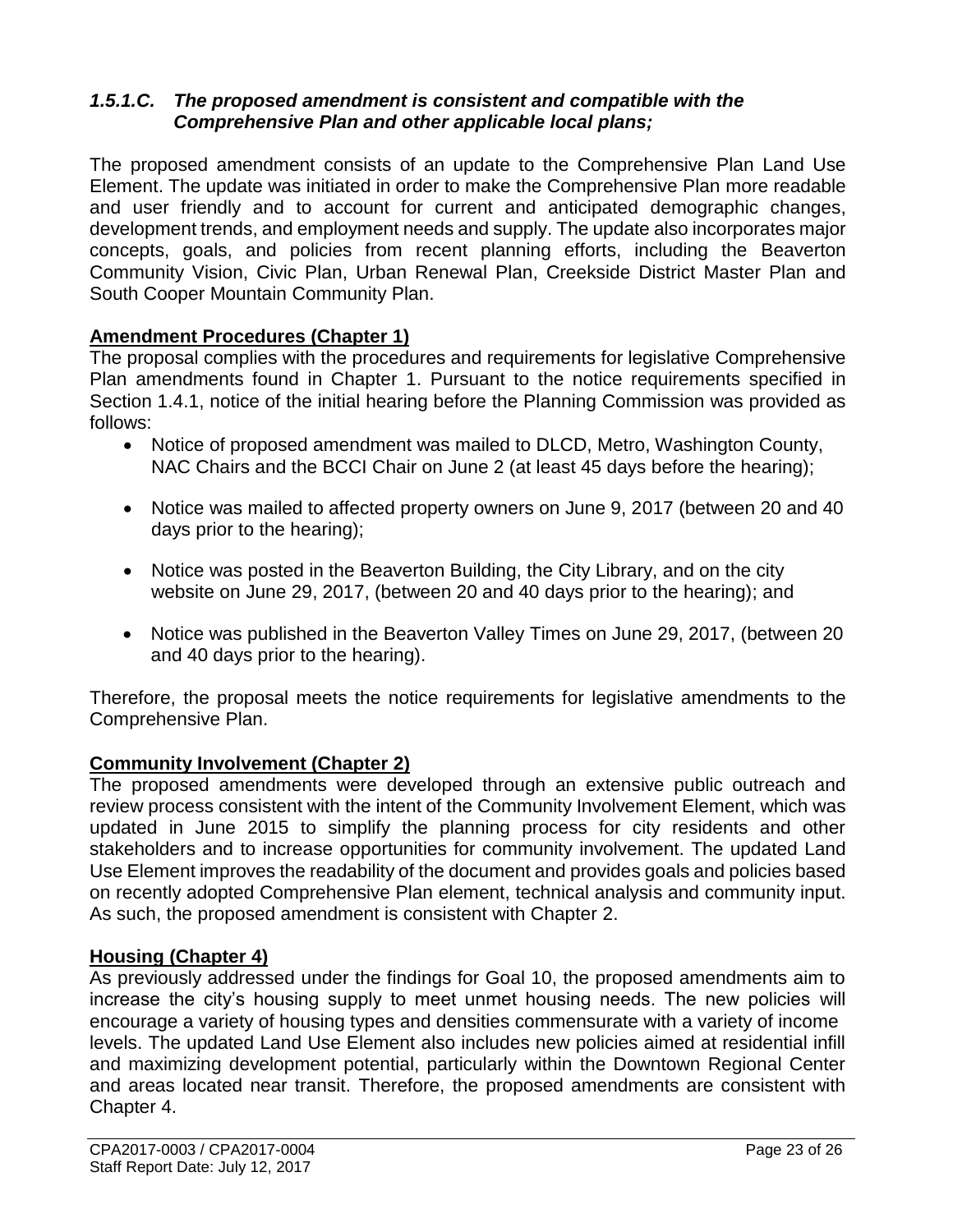## **Public Facilities – Chapter 5**

Chapter 5 outlines the context of public facilities within the City of Beaverton. Many services for the community are provided by other service districts and agencies. The proposed amendment (CPA2017-0003) does not insert the Washington County – Beaverton Urban Planning Area Agreement (UPAA) within the Land Use Element as it does in the existing chapter. The UPAA is a stand-alone IGA with Washington County. By removing the UPAA from the Land Use Element, more flexibility is provided in revising the UPAA in conformance with the amendment procedures in the UPAA or adopting a new UPAA because those actions will not require a Comprehensive Plan change as well. The amendment also removes text in Chapter 5 that references the location of the UPAA within the Land Use Element. The UPAA remains in effect because it is an intergovernmental agreement between the city and Washington County. Since the proposal does not impact the city's ability to provide services or amend agreements with the city's service providers, staff finds that the proposal is consistent with Chapter 5.

### **Transportation (Chapter 6)**

The findings for Statewide Planning Goal 12, provided earlier in this report, are applicable to the Transportation Element. As discussed under Goal 12, the proposal to amend the city's land use designations is in compliance with OAR 660-012-0060.

It should also be noted that future development will require that traffic impacts be assessed by the applicant to demonstrate that traffic generation deriving from the development will not impose excess constraints upon the system. If the impacts of development are forecast to degrade the system beyond existing standards, mitigation measures to alleviate the impact may be required. The analysis of the impact of development would be triggered at the time when development of the property is proposed rather than with the proposed Comprehensive Plan Amendments.

As other chapters of the Comprehensive Plan are updated, including the Transportation Element, consistency and relationships among policies of all chapters will be a prime consideration as amendments are prepared. Staff finds that the proposed amendments are consistent with Chapter 6.

### **Economy (Chapter 9)**

As discussed previously in this report under Goal 9, the proposed amendment includes policies to encourage redevelopment and intensification of uses on already developed sites to help address the city's employment needs. Proposed changes to the Land Use Map do not reduce the amount of land designated for employment or industrial uses. The proposal is consistent with the goals and policies found in Chapter 9.

### **Community Health (Chapter 10)**

The layout and design of a community can have a significant impact on overall community health. The Community Health chapter includes a goal to improve the quality of the built and natural environments. The new Land Use Element includes policies that encourage the provision of bike and pedestrian connections, reuse and redevelopment of underutilized sites, and convenient access to services (such as schools, parks, and stores) from residential neighborhoods. Staff finds that the proposed amendments are consistent with Chapter 10.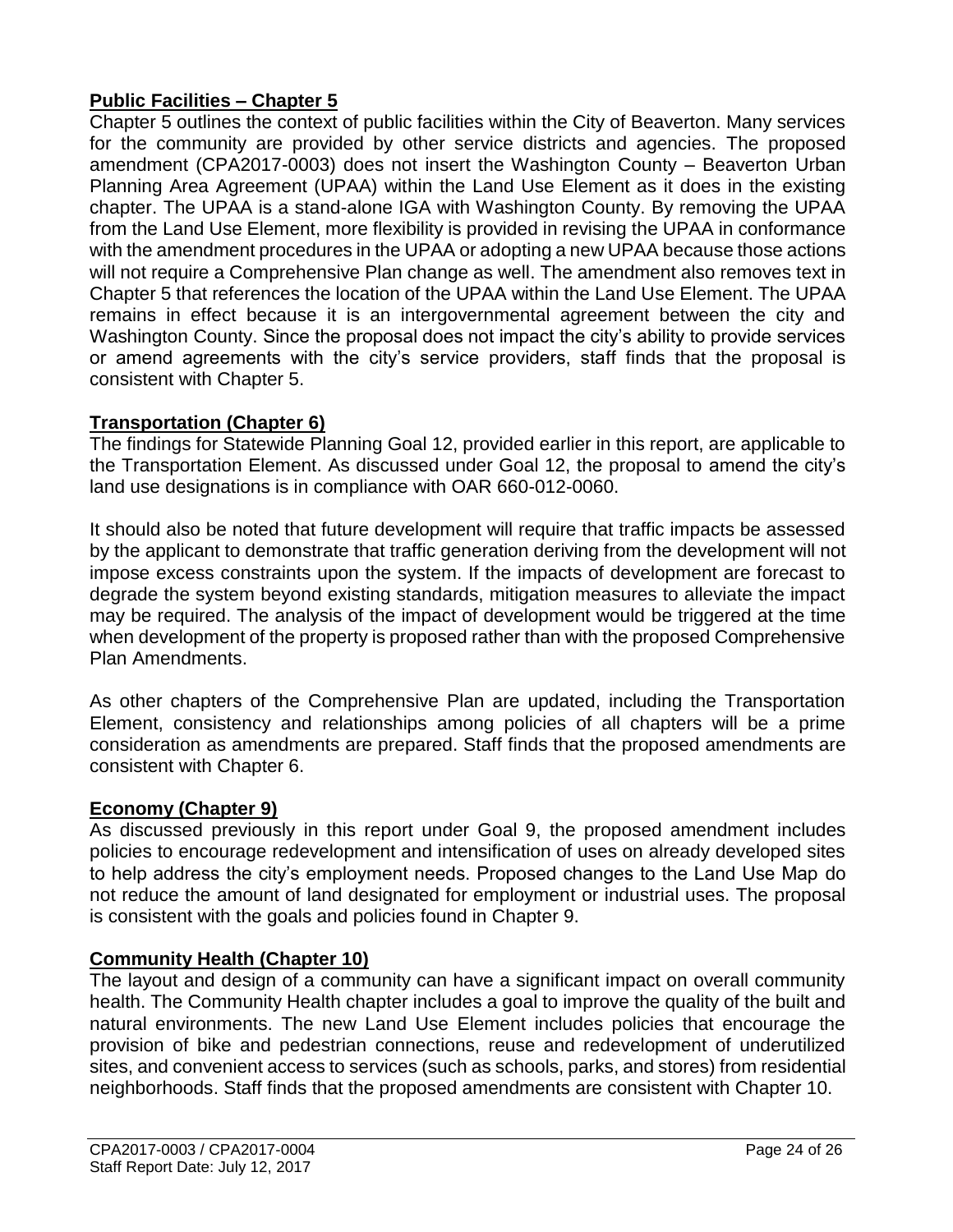#### **Conclusion: The proposed amendments are consistent with the policies of Chapters 1 through 10 of the Comprehensive Plan; therefore, Criterion 1.5.1.C. is met.**

#### *1.5.1.D. If the proposed amendment is to the Land Use Map, there is a demonstrated public need, which cannot be satisfied by other properties that now have the same designation as proposed by the amendment.*

The proposal (CPA2017-0004) includes changes to the city's Land Use Map.

In general, the City Council established a need to update the Land Use Map when it asked staff to update the Land Use Element and Land Use Map to react to changing conditions, reflect recent planning work such as the Community Vision Plan, and incorporate public comments about the desired future for the community. The Land Use Map changes also are needed to implement the Council's desired policy direction for the Land Use Element as provided during this project. The Council's policy direction could not be implemented by other properties with the same designations. Policy direction also included creating new land use designations. Implementing that direction is not possible by looking at designations elsewhere in the city.

Regarding specific changes, the proposed amendment eliminates the existing Main Street and Corridor land use designations and removes the Regional Center designation from the Washington Square area. The proposed amendment is legislative in nature and systematically applies the new land use designations. In cases where there is a conflict between the existing zone and plan designations, the proposal aligns the land use designations with existing zoning. Staff finds that Criterion 1.5.1.D. is met.

**Conclusion: The proposed amendment restructures and refines the city's land use designations by creating three new commercial land use districts and creating a new Mixed Use Corridor designation. Given the broad nature of this amendment and systematic approach to applying the proposed land use designations, staff finds that Approval Criterion 1.5.1.D. is met.**

**Summary Conclusion for CPA2017-0003 / CPA2017-0004: Based on the facts and findings presented, staff conclude that the proposed text amendment to the Comprehensive Plan text and Comprehensive Plan Land Use Map are consistent with all Legislative Comprehensive Plan amendment approval criteria set forth in Section 1.5.1.A. through D.**